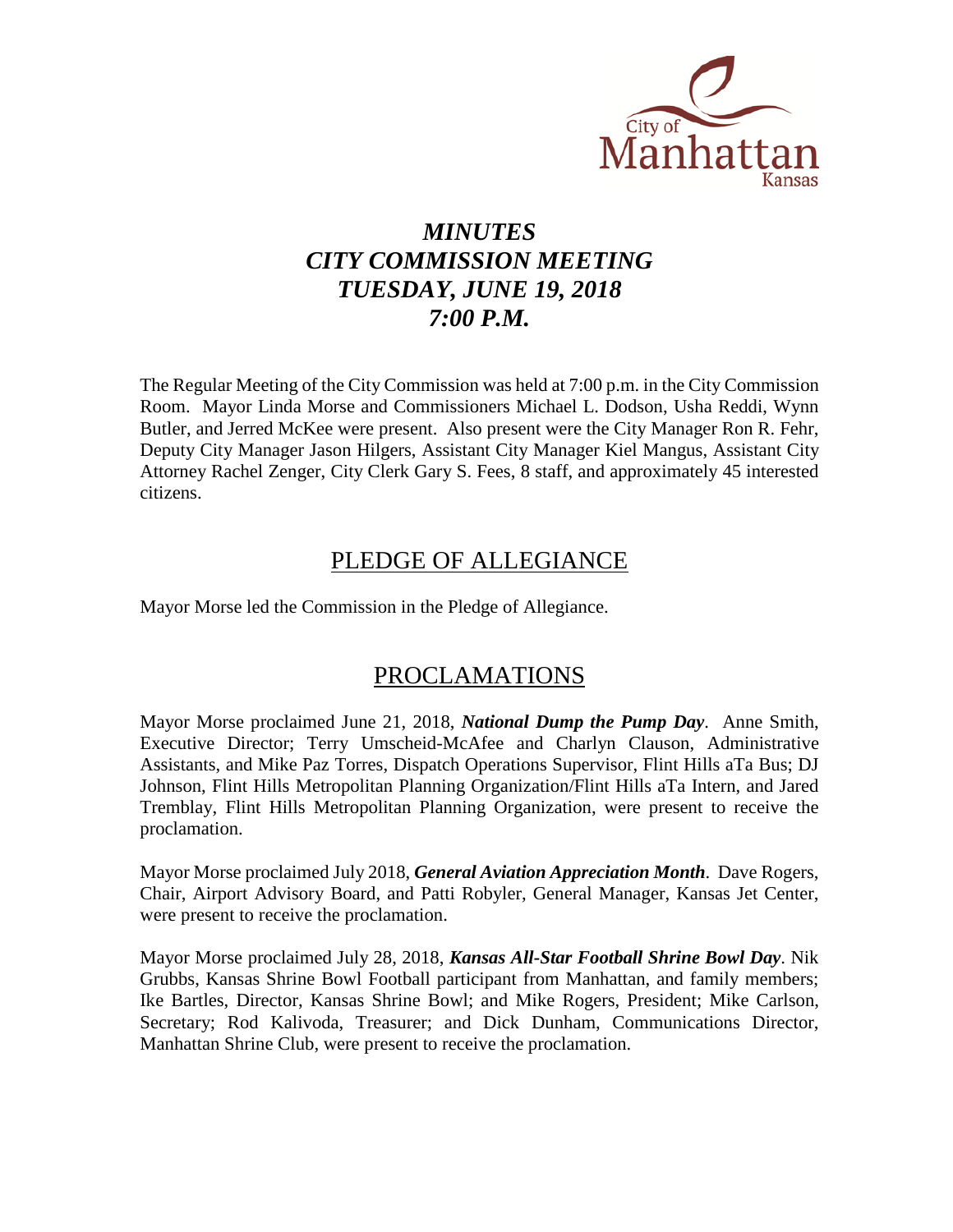**Minutes** City Commission Meeting June 19, 2018 Page 2

# COMMISSIONER COMMENTS

Commissioner McKee informed the community that the City of Manhattan is accepting applications for the Food and Farm Council. He stated the Food and Farm Council will advocate for and sustain an accessible, healthy and local food system. He voiced concern for residents in the Northview area that do not have access to transportation to a grocery store to buy affordable and healthy foods. He encouraged those interested to apply on the City's website.

Commissioner Reddi provided data highlighting the activities of the co-responders that was presented during the Riley County Law Board meeting on Monday, June 18, 2018. She explained the role of the co-responders with Pawnee Mental Health that work with Riley County Police Department when dispatched regarding mental illness. She stated that Country Stampede is June 21-23, 2018, and asked everyone to be cautious and patient.

## CONSENT AGENDA

(\* denotes those items discussed)

#### **MINUTES**

The Commission approved the minutes of the Regular City Commission Meeting held Tuesday, June 5, 2018.

#### **CLAIMS REGISTER NO. 2885**

The Commission approved Claims Register No. 2885 authorizing and approving the payment of claims from May 30, 2018 - June 12, 2018, in the amount of \$3,888,834.04.

#### **LICENSES**

The Commission approved a Fireworks Display License for Manhattan Country Club, 1531 North  $10^{th}$  Street, for July 3, 2018, and an annual Cereal Malt Beverages On-Premises License for La Hacienda, 3003 Anderson Avenue, Suite 945.

#### **FINAL PLAT – SCENIC MEADOWS ADDITION, UNIT FIVE**

The Commission accepted the easements and rights-of-way, as shown on the Final Plat of Scenic Meadows Addition, Unit Five, generally located along Fossilridge Circle, east of Scenic Drive and north of Fort Riley Boulevard, based on conformance with the Manhattan Urban Area Subdivision Regulations.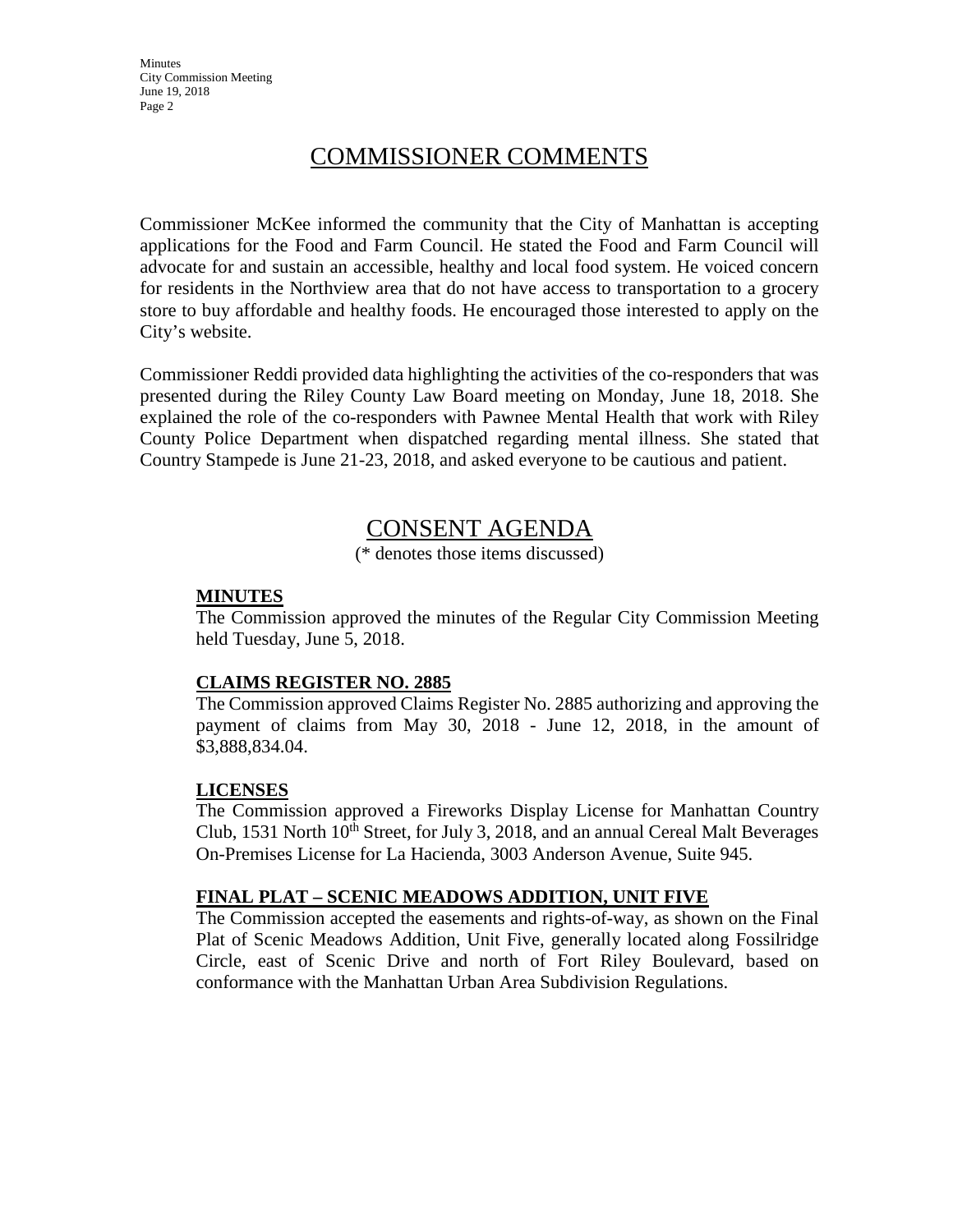#### **ORDINANCE NO. 7356 – ANNEX – HESPENHIDE HILLS**

The Commission approved Ordinance No. 7356 annexing Hespenhide Hills, a 7.51 acre tract, generally located near the intersection of Marlatt Avenue and Tatarrax Drive, to the east of Marlatt Avenue and to the north and south of Tatarrax Drive, based on conformance with the Manhattan Urban Area Comprehensive Plan, the Growth Vision, and the Capital Improvements Program, and based on the recommendation of the Planning Board.

#### **ORDINANCE NO. 7357 – REZONE – HESPENHIDE HILLS (RILEY COUNTY AG TO R)**

The Commission approved Ordinance No. 7357 rezoning the Hespenhide Hills, a 7.51 acre tract, generally located near the intersection of Marlatt Avenue and Tatarrax Drive, to the east of Marlatt Avenue and to the north and south of Tatarrax Drive from Riley County AG, Agricultural District, to R, Single-Family Residential District, based on the findings in the Staff Report *(See Attachment No. 1)*, and the recommendation of the Manhattan Urban Area Planning Board.

#### **FINAL PLAT – HESPENHIDE HILLS**

The Commission accepted the easements and rights-of-way, as shown on the Final Plat of Hespenhide Hills, generally located near the intersection of Marlatt Avenue and Tatarrax Drive, to the east of Marlatt Avenue and to the north and south of Tatarrax Drive, based on conformance with the Manhattan Urban Area Subdivision Regulations.

#### **ORDINANCE NO. 7358 – FRANCHISE AGREEMENT – COX WIRELESS ACCESS, LLC**

The Commission approved Ordinance No. 7358 authorizing a competitive infrastructure provider and telecommunications services franchise with Cox Wireless Access, LLC, and authorized the Mayor and City Clerk to execute the Franchise Agreement.

#### **ORDINANCE NO. 7359 – AMEND – NO PARKING AT ANY TIME – WESTVIEW DRIVE AND GRANDVIEW DRIVE**

The Commission approved Ordinance No. 7359 amending Section 31-54 of the Code of Ordinances establishing "No Parking At Any Time" on both sides of Westview Drive from Anderson Avenue south 60 feet and on the north side of Grandview Drive beginning at the west back-of-curb of its intersection with Sunset Avenue to its intersection with Wickham Road.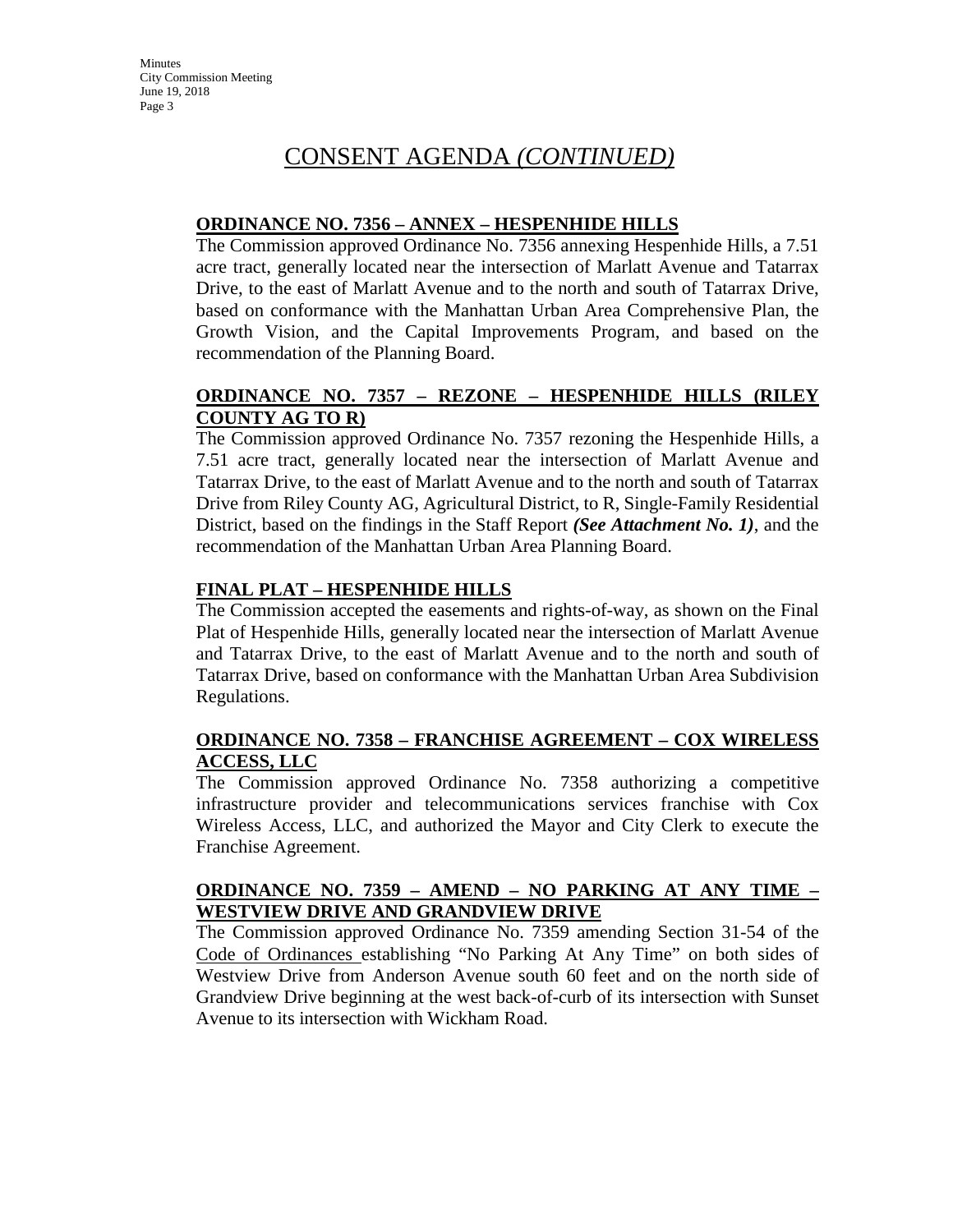#### **ORDINANCE NO. 7360 – AMEND – YELLOW PARKING PERMIT ZONE – SOUTH OF LEE ELEMENTARY SCHOOL**

The Commission approved Ordinance No. 7360 amending Section 31-129 of the Code of Ordinances prohibiting parking  $2$  a.m.  $-9$  .am. in the "Yellow Zone" at specific locations on Westview Drive, Oakdale Drive, Edgerton Avenue, Wickham Drive, Grandview Drive, and Meadowmere Court.

#### **ORDINANCE NO. 7361 – INSTALL YIELD SIGNS – WINNE DRIVE AT RANSER ROAD INTERSECTION**

The Commission approved Ordinance No. 7361 authorizing the installation of "Yield" signs on Winne Drive at the east and westbound intersection of Ranser Road.

#### **ORDINANCE NO. 7362 – INSTALL STOP SIGNS – BELLERIVE DRIVE AT PLAYERS TERRACE INTERSECTION**

The Commission approved Ordinance No. 7362 authorizing the installation of "Stop" signs on Bellerive Drive at the north and southbound intersection of Players Terrace.

#### **FIRST READING – AMEND SPECIAL EVENTS – SERIES OF SPECIAL EVENTS ON ONE APPLICATION**

This item was moved to the end of the General Agenda at the request of Mayor Morse.

#### **\* FIRST READING – INCREASE – MUNICIPAL COURT COSTS AND TECHNOLOGY FEE**

Commissioner Butler asked about the proposed charter ordinance increasing court costs and technology fee at Municipal Court. He asked if it is possible when an individual does not contest the ticket, to pay the technology and state fees, but do not pay the full court cost amount. He stated this would reduce the amount of time an attorney is prosecuting in Municipal Court and could save money indirectly.

Rachel Zenger, Assistant City Attorney, stated that court costs are incurred immediately with certain offenses. She said if an individual does not go to court, they still pay court costs and those costs are also covering administrative tasks. She stated when the case is fully prosecuted; it is the same court costs as other cases and is consistent. She stated that she has not heard of eliminating court costs but can see what options may be available.

Commissioner Butler stated that this is a charter ordinance and would not support the item. He commented that other states have done this for individuals that do not contest the ticket and do not pay the full court costs.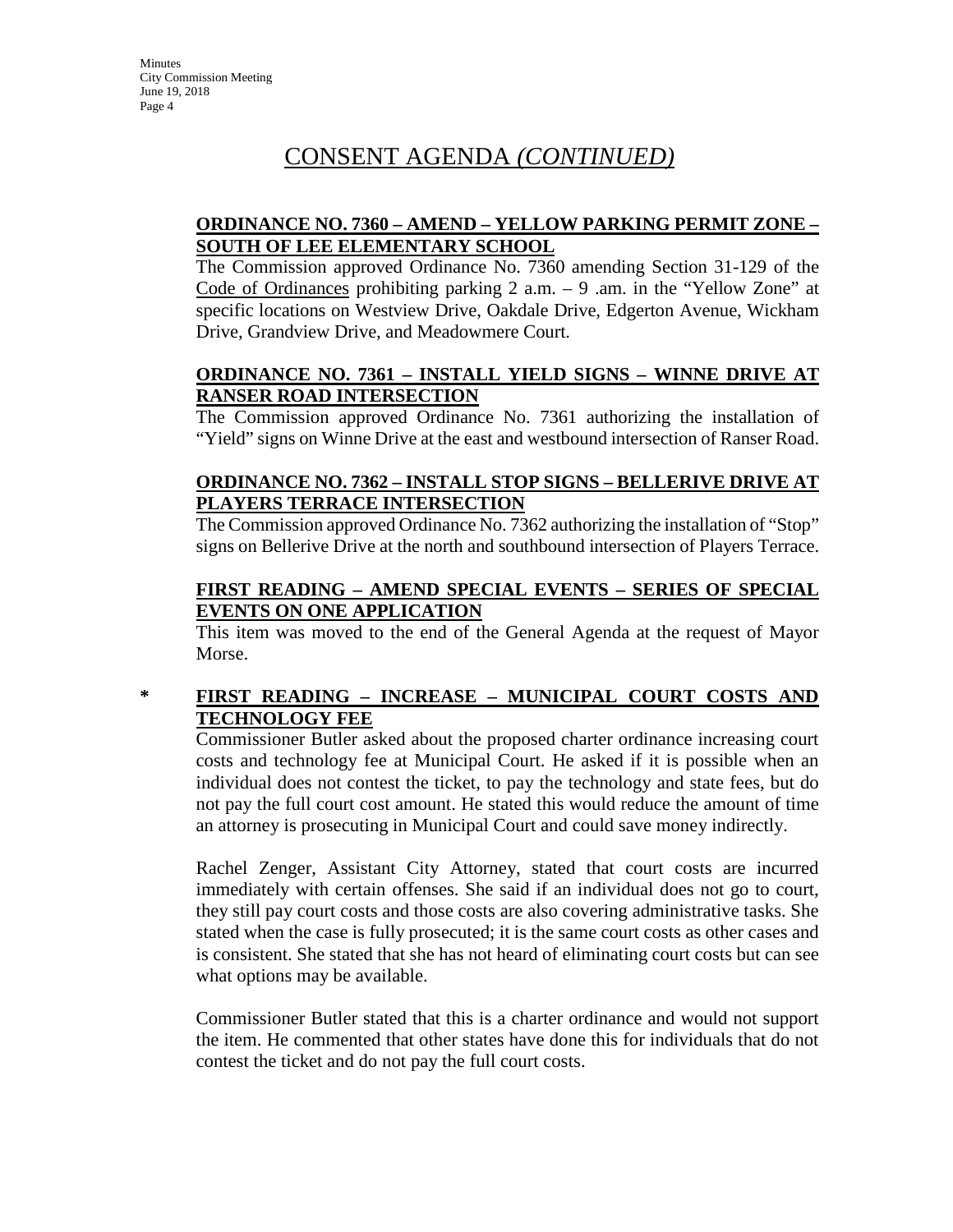#### **\* FIRST READING – INCREASE – MUNICIPAL COURT COSTS AND TECHNOLOGY FEE** *(CONTINUED)*

Ron Fehr, City Manager, responded to questions from Commissioner Butler. He stated that this is first reading of the charter ordinance and staff can investigate his issue and see if there is a way to segment this as opposed to lumping this in court costs prior to next reading.

The Commission approved first reading of a Charter Ordinance increasing Municipal Court costs and technology fee.

#### **RESOLUTION NO. 061918-A – KDHE APPLICATION AND AUTHORIZED REPRESENTATIVE- 2018 WASTEWATER TREATMENT PLANT IMPROVEMENTS-MECHANICAL, ELECTRICAL, AND PLUMBING (SS1712, CIP #WW179E) AND THE HEADWORKS PUMP STATION PUMP REPLACEMENT (SS1713, CIP #WW178E) PROJECTS**

The Commission approved Resolution No. 061918-A authorizing the filing of an application with the Kansas Department of Health and Environment for a loan under the Kansas Water Pollution Control Revolving Fund to fund the 2018 Wastewater Treatment Plant Improvements-Mechanical, Electrical, and Plumbing (SS1712, CIP #WW179E) and the Headworks Pump Station Pump Replacement (SS1713, CIP #WW178E) projects and designating Randy D. DeWitt, Assistant Director of Public Works for Water and Wastewater, as the Authorized Representative for the City of Manhattan for the loan.

#### **OUTSIDE CITY WATER AGREEMENT – 1412 AND 1413 PENROSE PLACE (WELLS LANDING, LLC)**

The Commission authorized the Mayor and City Clerk to execute agreements with Well Landing, LLC, for the outside city limits water service connections for the properties located at 1412 and 1413 Penrose Place, Riley County, Kansas.

#### **COMMUNITY DEVELOPMENT BLOCK GRANT - 2018 PROGRAM YEAR ANNUAL ACTION PLAN, SUB-RECIPIENT GRANT AGREEMENTS AND GRANT AGREEMENT**

The Commission authorized submission of the Community Development Block Grant 2018 Annual Action Plan and supporting documents.

#### **\* COMMUNITY DEVELOPMENT BLOCK GRANT - 2018 SUB-RECIPIENT GRANT AGREEMENTS AND GRANT AGREEMENT**

Commissioner McKee highlighted the item and provided additional information on the funds provided to support important services and programs in the community.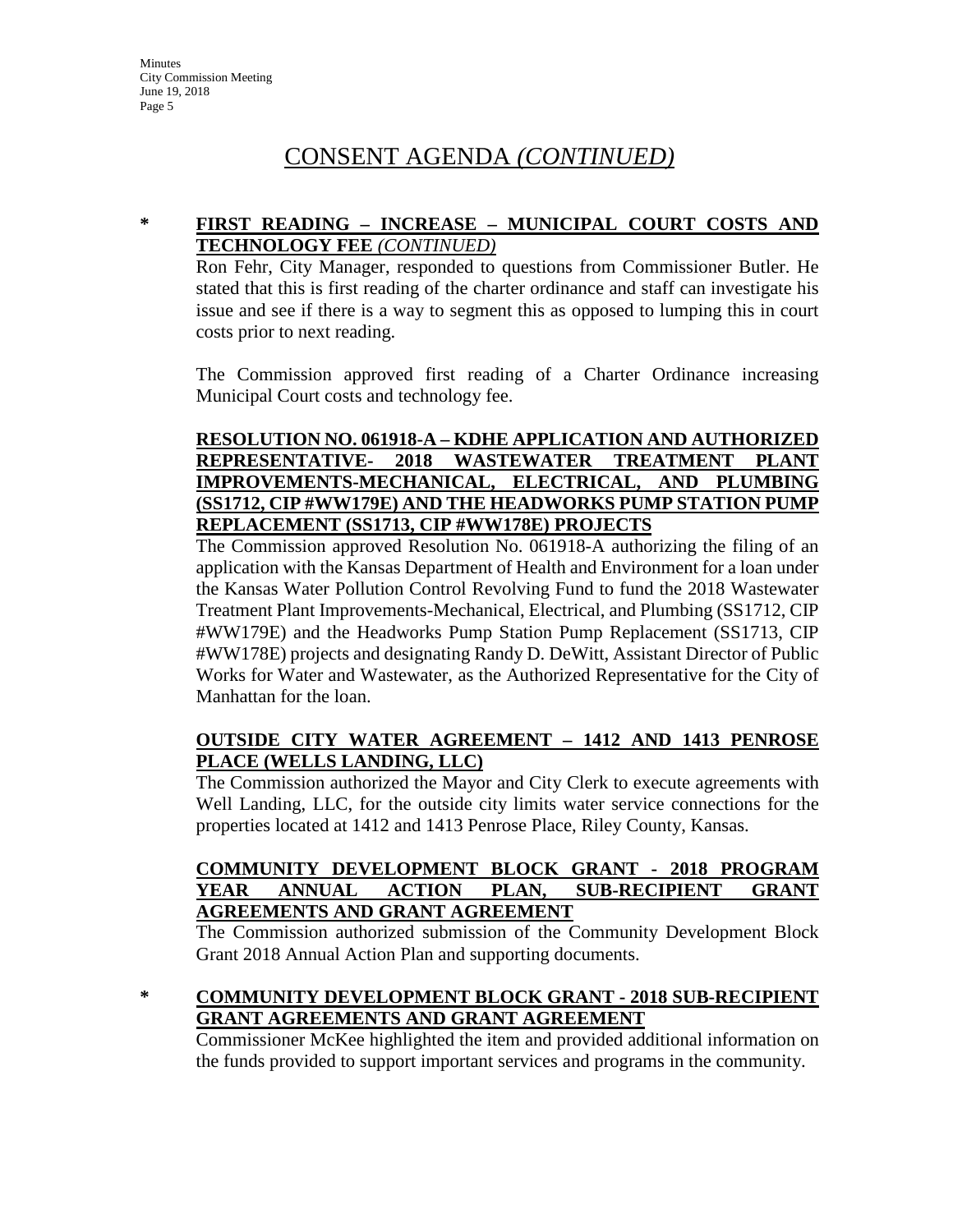#### **\* COMMUNITY DEVELOPMENT BLOCK GRANT - 2018 SUB-RECIPIENT GRANT AGREEMENTS AND GRANT AGREEMENT** *(CONTINUED)*

The Commission authorized the Mayor and City Clerk to execute the Sub-Recipient Agreements *(Housing and Credit Counseling, Inc.; Sunflower CASA Project, Inc., Stepping Stones Child Advocacy Center; Kansas Legal Services, Inc.; Pawnee Mental Health Services, Inc.; and Manhattan Emergency Shelter, Inc.)* and the CDBG 2018 Program Year Grant Contract upon receipt from the U.S. Department of Housing and Urban Development (HUD).

#### **BOARD APPOINTMENTS**

The Commission approved the following appointments by Mayor Morse to various boards and committees of the City.

#### *Airport Advisory Board*

Re-appointment of Robert Boyd, 6601 Mill Cove Drive, to a three-year At-Large Pilot term. Mr. Boyd's term will begin June 27, 2018, and will expire June 26, 2021.

#### *City/University Fund Advisory Board*

Appointment of Julie Gibbs, 2216 Butternut Lane, to a two-year Citizen term. Ms. Gibbs' term will begin July 1, 2018, and will expire on June 30, 2020.

#### *Human Rights and Services Board*

Appointment of Laura Thacker, 2433 Himes Road, to a three-year term. Ms. Thacker's term begins immediately and will expire March 9, 2021.

#### *Social Services Advisory Board*

Re-appointment of Sarah Barrett, 302 Grant Street, St. George, to a three-year term. Ms. Barrett's term will begin July 1, 2018, and will expire June 30, 2021.

Re-appointment of Alexandria Puderbaugh, 1710 Bel Air Drive, Junction City, to a three-year term. Ms. Puderbaugh's term will begin July 1, 2018, and will expire June 30, 2021.

Re-appointment of Linda Thurston, 822 Pierre Street, to a three-year term. Ms. Thurston's term will begin July 1, 2018, and will expire June 30, 2021.

Mayor Morse opened the public comments.

Hearing no comments, Mayor Morse closed the public comments.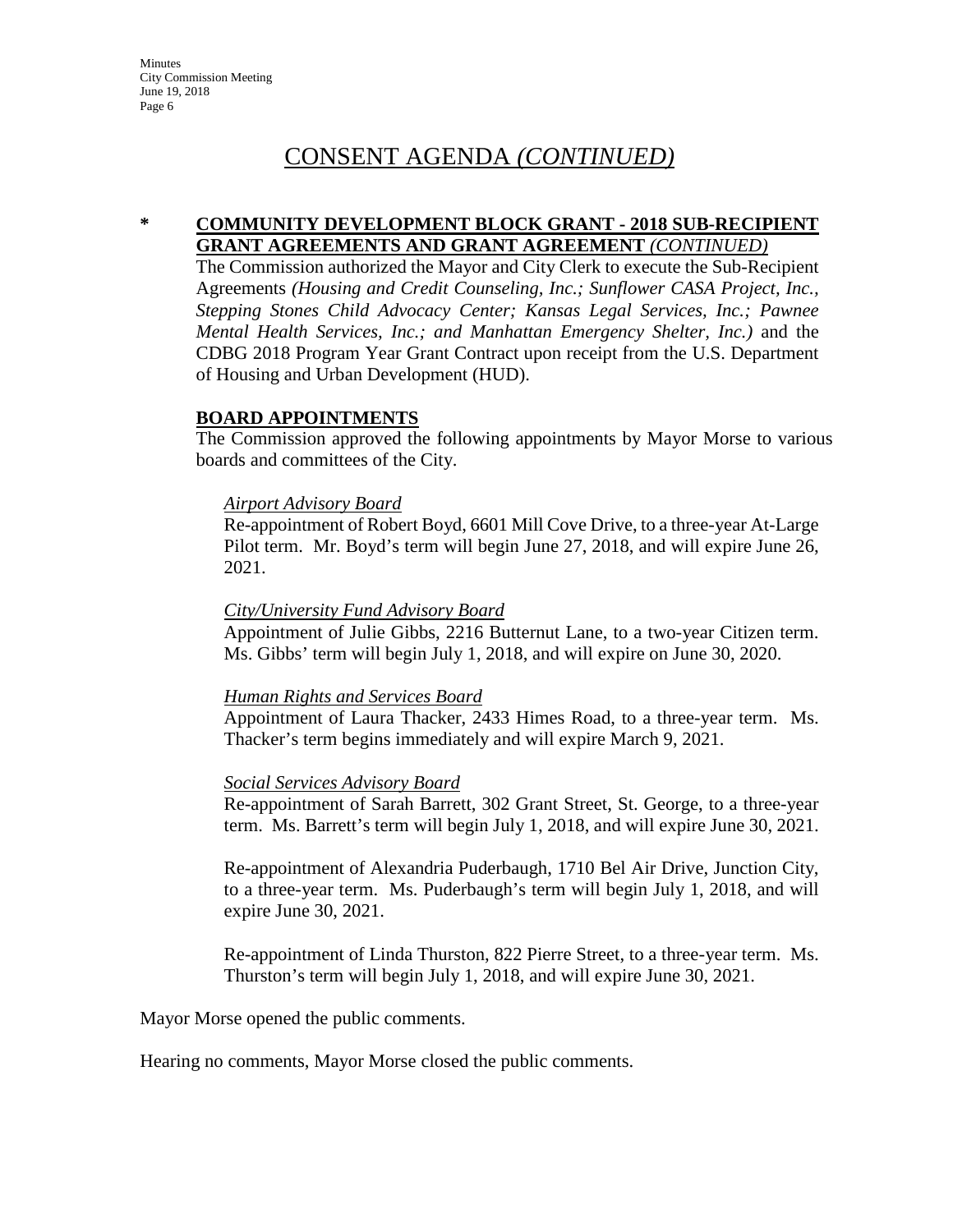After clarification and additional comments from the Commission, Commissioner Dodson moved to approve the consent agenda, with the exception of Item I, FIRST READING – AMEND SPECIAL EVENTS – SERIES OF SPECIAL EVENTS ON ONE APPLICATION, which was moved to the end of the General Agenda. Commissioner Reddi seconded the motion. On a roll call vote, motion carried 5-0.

# GENERAL AGENDA

#### **SECOND CONSIDERATION/AGREEMENT - ECONOMIC DEVELOPMENT APPLICATION - ULTRA ELECTRONICS ICE, INC.**

Jason Hilgers, Deputy City Manager, presented an overview of the item. He highlighted the history of the company, the proposed incentives package, the performance grant, the capital investment requirements, job projections, the cost/benefit analysis, and the future location of the business to be located at the Manhattan Business Park.

Mayor Morse opened the public comments.

Hearing no comments, Mayor Morse closed the public comments.

After discussion and comments of support expressed from the Commission, Commissioner McKee moved to authorize City Administration to finalize and the Mayor and City Clerk to execute an economic development agreement with Ultra Electronics Ice, Inc. Commissioner Dodson seconded the motion. On a roll call vote, motion carried 5-0.

#### **FIRST READING – REZONE - 1321 LARAMIE STREET (R-3/UO AND R-M/UO TO C-3 AND R-M/UO)**

Chad Bunger, Assistant Director of Community Development, presented the item. He highlighted the subject site, the surrounding zoning area map, conformance with the Comprehensive Plan, and conformance with Aggieville Community Vision Plan, and stated that the Manhattan Urban Area Planning Board and City Administration recommends approval of the rezoning request.

Mayor Morse opened the public comments.

Hearing no comments, Mayor Morse closed the public comments.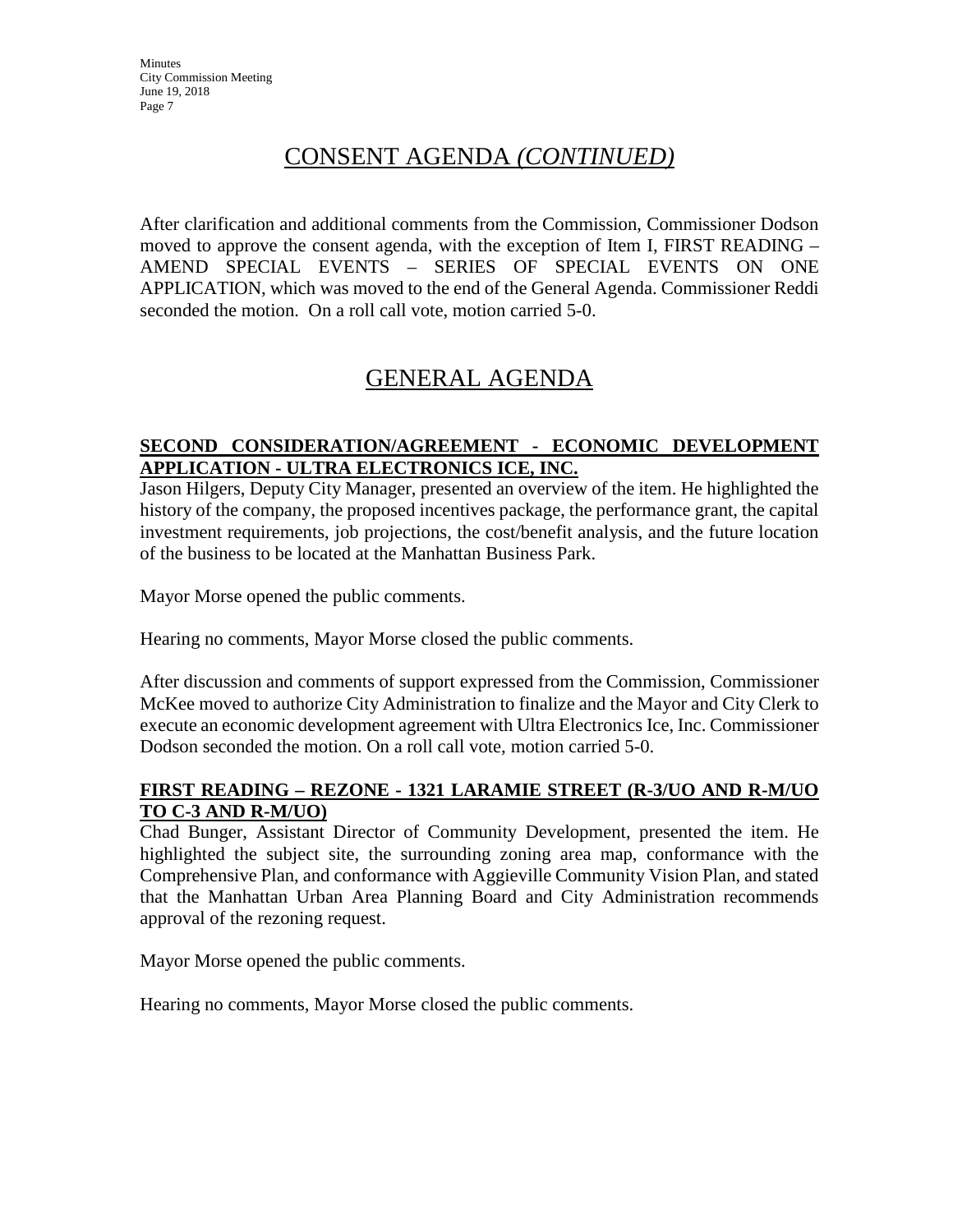**Minutes** City Commission Meeting June 19, 2018 Page 8

# GENERAL AGENDA (*CONTINUED*)

#### **FIRST READING – REZONE - 1321 LARAMIE STREET (R-3/UO AND R-M/UO TO C-3 AND R-M/UO)** *(CONTINUED)*

After discussion and comments from the Commission, Commissioner Dodson moved to approve first reading of an ordinance rezoning 1321 Laramie Street, a 0.15 acre site, from R-3/UO, Multiple-Family Residential with University Overlay, and R-M/UO, Four-Family Residential District with the University Overlay, to C-3, Aggieville Business District, and R-M/UO, Four-Family Residential District with the University Overlay, based on the findings in the Staff Report *(See Attachment No. 2)*, and the recommendation of the Manhattan Urban Area Planning Board Planning Board. Commissioner Butler seconded the motion. On a roll call vote, motion carried 5-0.

#### **DISCUSSION - UNIFIED DEVELOPMENT ORDINANCE (UDO) MODULE 2 - UPDATED SUBDIVISION REGULATIONS, REVISED OFF-STREET AND BICYCLE PARKING, AND NEW LANDSCAPE REQUIREMENTS**

Chad Bunger, Assistant Director of Community Development, presented an overview of the item. He highlighted the General Subdivision Standards for open space, access management for street spacing, corner clearance, and discussed sidewalks and the benefits sidewalks provide for health, economic, safety and placemaking. He responded to questions from the Commission regarding the street types and definition of an expressway, arterial, collector, and local streets.

Rob Ott, Director of Public Works, provided clarification on the designation of streets and responded to questions from the Commission regarding associated costs. He provided additional information on the construction and timing of building sidewalks.

Chad Bunger, Assistant Director of Community Development, highlighted the proposed changes to the minimum and maximum parking ratios, change of use policy, and the three principles guiding the proposed adjustments. He then responded to questions from the Commission regarding the proposed principles guiding adjustments.

Mayor Morse voiced concern with the proposed decrease to parking minimums that may result in pushing patrons to park in residential areas, further impacting parking concerns.

Commissioner Dodson provided comments on the item and stated that he was not convinced that principle one is true regarding the City's role in determining minimum parking requirements should be minimal and not overburden the developer.

Commissioner McKee asked if there was consideration to setting no parking minimums for other retail areas. He questioned if opportunities are being missed to create additional districts like Aggieville and Downtown in places like Seth Child and Westloop Shopping Center.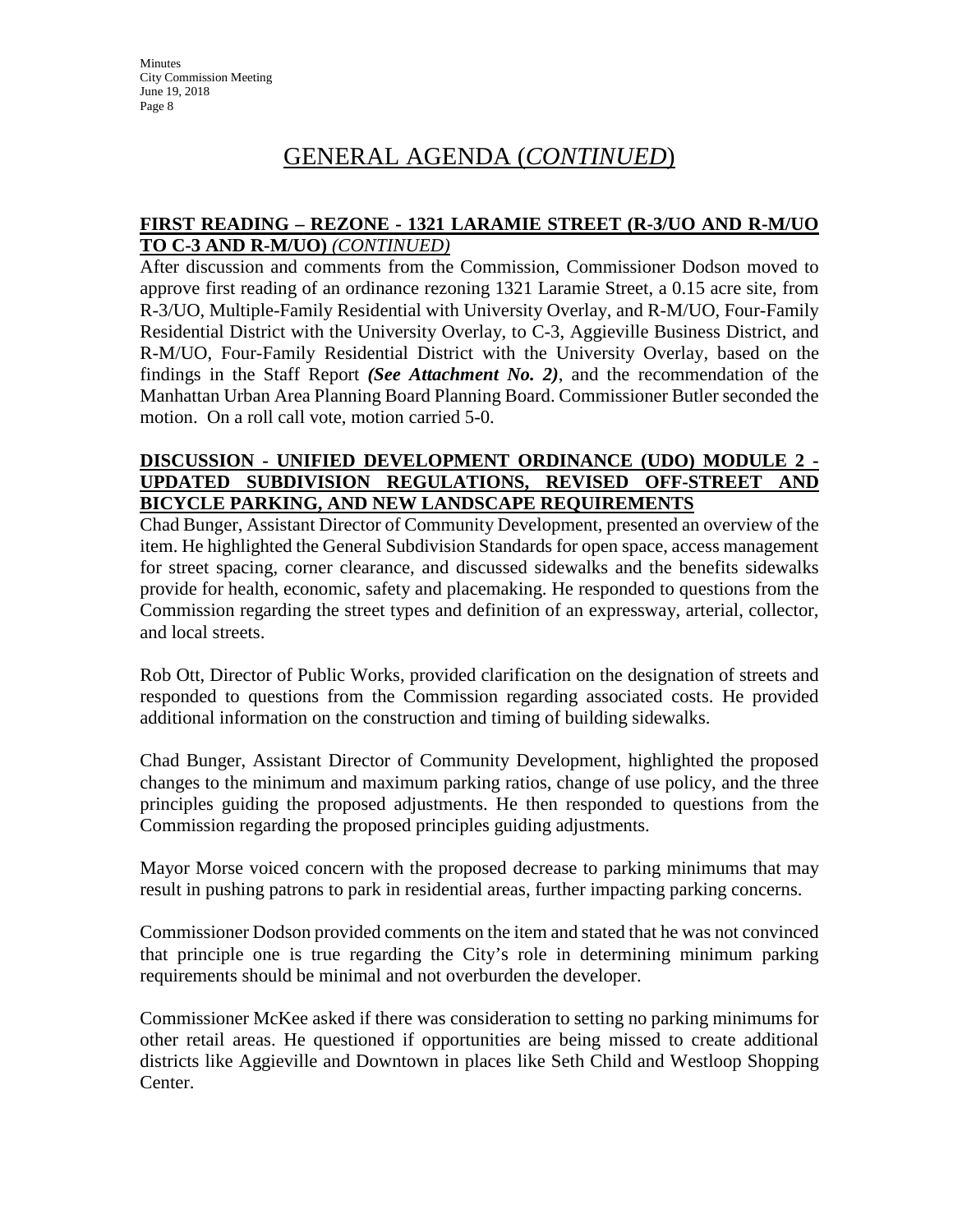**Minutes** City Commission Meeting June 19, 2018 Page 9

# GENERAL AGENDA (*CONTINUED*)

#### **DISCUSSION - UNIFIED DEVELOPMENT ORDINANCE (UDO) MODULE 2 - UPDATED SUBDIVISION REGULATIONS, REVISED OFF-STREET AND BICYCLE PARKING, AND NEW LANDSCAPE REQUIREMENTS** *(CONTINUED)*

Chad Bunger, Assistant Director of Community Development, stated that he initially championed doing away with the parking minimum considering the success in other cities who do not have minimums. He said the neighborhoods are concerned with parking and discussed parking around campus and Aggieville. He stated that efficient land use and water runoff from larger parking lots are reasons for setting a maximum. He also said that when land is used more efficiently, the result is more buildings, more taxes generated and more services provided to the community.

Commissioner Reddi stated that she wanted involvement from the developers and the community throughout the process of the UDO. She stated the intent is to make things easier, be less confusing and provide a vision for consistency across the board.

Chad Bunger, Assistant Director of Community Development, provided additional information on the proposed goals of the UDO. He then responded to questions from the Commission.

Commissioner Butler said the goal of the UDO is to have a minimum and upper control limit and businesses can operate in-between the guiding principles.

After comments from the Commission, Eric Cattell, Director of Community Development, and Chad Bunger, Assistant Director of Community Development, responded to questions from the Commission and provided clarification on the principles guiding adjustments.

Chad Bunger, Assistant Director for Community Development, presented the environmental impacts, placelessness, value density, social impacts, principle 4 of the guiding adjustments, and proposed minimum and maximum parking ratios.

Ron Fehr, City Manager, provided additional information on the proposed minimum and maximum parking ratios.

Chad Bunger, Assistant Director for Community Development, responded to questions from the Commission regarding the proposed parking minimum and maximum ratios. He provided information on the proposed change of use policy to make building repurposing easier and to give businesses and developers more flexibility. He then responded to questions from the Commission regarding the minimum parking ratios and uses.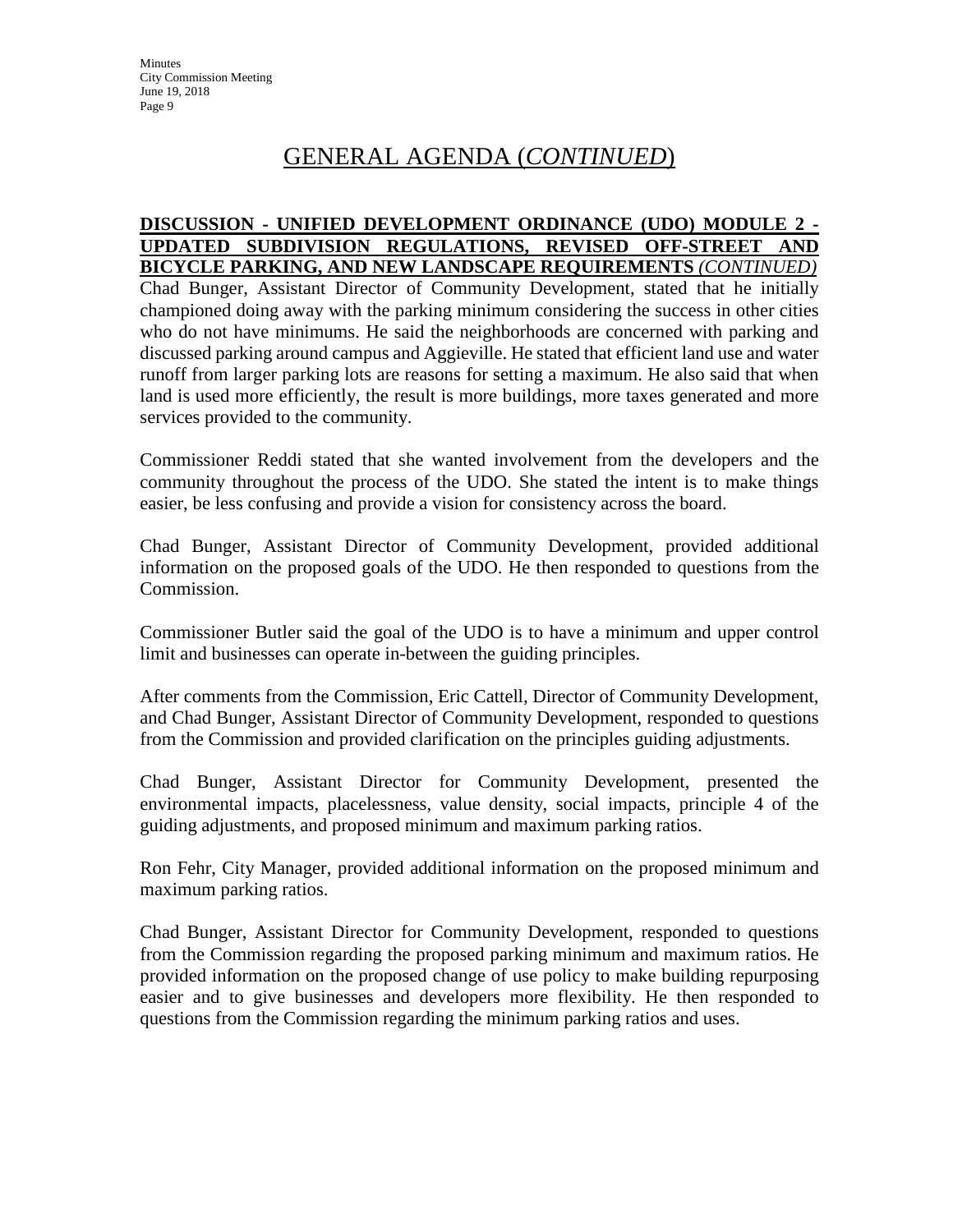# GENERAL AGENDA (*CONTINUED*)

#### **DISCUSSION - UNIFIED DEVELOPMENT ORDINANCE (UDO) MODULE 2 - UPDATED SUBDIVISION REGULATIONS, REVISED OFF-STREET AND BICYCLE PARKING, AND NEW LANDSCAPE REQUIREMENTS** *(CONTINUED)*

After further discussion, Chad Bunger, Assistant Director of Community Development, presented information on the Manhattan bike culture, activity, benefits of a bike friendly community, and bike parking. He highlighted use types, minimum requirements, and bike rack design standards. He also presented landscaping requirements being proposed and three buffer types.

Commissioner McKee voiced concern with regulations and landscaping requirements that would increase the costs of housing. He requested more detail on the associated costs for developers and encouraged City staff to talk with developers and stakeholders throughout the UDO process and to provide feedback to the Commission.

Commissioner Reddi highlighted the presentation provided to the Small Business Council and provided feedback on the proposed landscaping requirements. She requested that additional information be provided for each module to the Commission.

Commissioner Butler voiced support for the proposed landscaping requirements.

Commissioner Dodson provided feedback on the proposed design of the bike racks and wanted to ensure that this is compatible with the Green Apple Bikes.

Mayor Morse voiced concern with encroachment of the vision triangle and with utilities in the public right-of-way. She wanted to see stronger enforcement with landscaping requirements and to lesson concerns in the traditional neighborhoods regarding repurposing.

Chad Bunger, Assistant Director of Community Development; Ron Fehr, City Manager; and Rob Ott, Director of Public Works, responded to additional questions from the Commission regarding utilities, sight vision, public right-of-way areas, and the goal of the UDO and the process to reach out to the developers and stakeholders for their feedback.

After further comments from the Commission, Chad Bunger, Assistant Director of Community Development, responded to questions regarding the Board of Zoning Appeals (BZA) and the process used by City staff and the BZA when granting exceptions.

Mayor Morse opened the public comments.

Hearing no comments, Mayor Morse closed the public comments.

As this was a discussion item, the Commission took no formal action.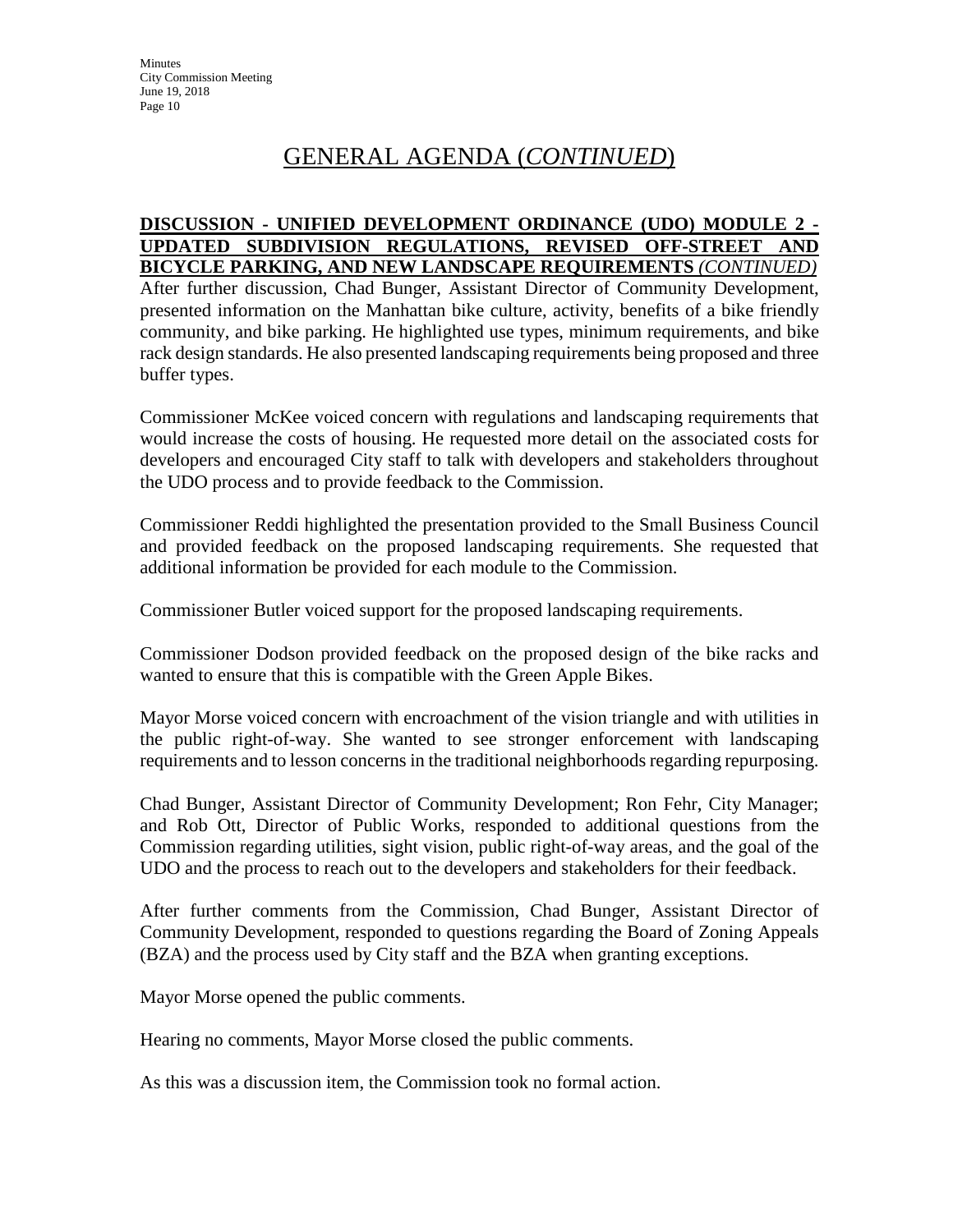# GENERAL AGENDA (*CONTINUED*)

#### **DISCUSSION - SPECIAL EVENTS WITH ALCOHOL**

Jared Wasinger, Assistant to the City Manager, presented an overview of the item. He provided the current laws relating to alcohol in public places, the current special event processes, and the request from the Manhattan Community Foundation Young Trustee's to use the Blue Earth Plaza for a special event with alcohol.

Jason Hilgers, Deputy City Manager, and Jared Wasinger, Assistant to the City Manager, responded to questions from the Commission and provided additional information regarding common consumption areas (CCA), the permitting process with the state, and events with alcohol currently occurring on City property.

Ron Fehr, City Manager, provided additional information on the process involved when using the Blue Earth Plaza and considerations when using a public street and obtaining a liquor license. He then responded to questions from the Commission.

Rachel Zenger, Assistant City Attorney, provided additional information on consuming and selling alcohol as well as the licensing requirements through the state.

Jared Wasinger, Assistant to the City Manager, discussed the Young Trustee's request and highlighted three options to consider from a broader perspective with special events with alcohol. He asked the Commission to provide feedback on the three options presented.

Jason Hilgers, Deputy City Manager, responded to questions from the Commission and explained the special event permit application process and coordination between City staff and the Riley County Police Department. He stated that if Aggieville would apply for a special event with alcohol, the City Commission would need to provide approval.

Jared Wasinger, Assistant to the City Manager, provided additional information on the item and licensing and permitting process involving the state and the City of Manhattan. He responded to questions regarding common consumption areas, the application process, and the state licensing requirements and restrictions.

# *ITEM REMOVED FROM CONSENT AGENDA*

#### **FIRST READING – AMEND SPECIAL EVENTS – SERIES OF SPECIAL EVENTS ON ONE APPLICATION**

Jason Hilgers, Deputy City Manager, provided an overview of the item and responded to questions from the Commission.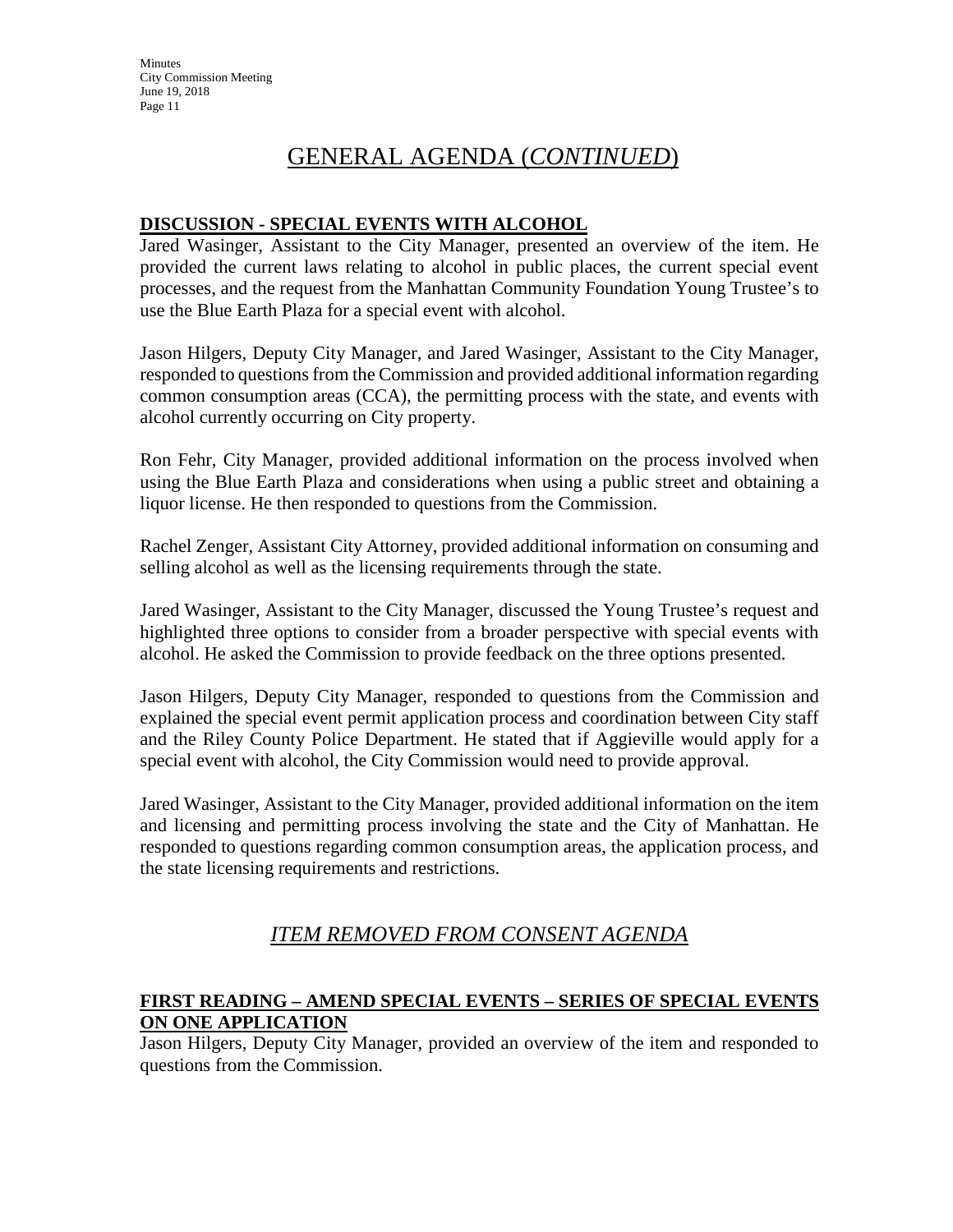### *ITEM REMOVED FROM CONSENT AGENDA* **(CONTINUED)**

#### **FIRST READING – AMEND SPECIAL EVENTS – SERIES OF SPECIAL EVENTS ON ONE APPLICATION** *(CONTINUED)*

After discussion, Commissioner Butler moved to approve first reading of an ordinance amending Section 31-141 of the Code of Ordinances relating to special events, block parties and assemblies to allow for a series of special events on a single permit application. Commissioner Dodson seconded the motion.

Mayor Morse opened the public comments.

Hearing no comments, Mayor Morse closed the public comments.

On a roll call vote, motion carried 5-0.

# GENERAL AGENDA (*CONTINUED*)

#### **DISCUSSION - SPECIAL EVENTS WITH ALCOHOL** *(CONTINUED)*

Commissioner Butler voiced support for option 3 and allow alcohol to be consumed throughout the special event area accessed by all ages. He said that he considers the concept similar to tailgating at K-State football games. He stated that routinely there are people drinking, there are no wristbands, and there are kids present, so why should other events be any different.

Commissioner Dodson provided additional input and voiced support for option 3.

Jared Wasinger, Assistant to the City Manager, and Jason Hilgers, Deputy City Manager, responded to questions from the Commission and provided additional information on the requirement for a fenced area and common consumption areas. They reiterated that all special event applications with alcohol would come to the City Commission and concerns would be addressed at that time.

Commissioner Reddi stated the current concept keeps parents away from their children. She voiced support to eliminate limitations that prevent families from being together at an event.

Brad Schoen, Director, Riley County Police Department (RCPD), provided comments on the item and asked the Commission to consider the potential frequency and location of special events with alcohol. He encouraged the Commission to think about the methodology to discriminate between applicants, intent and likely outcomes of events. He voiced concern that when August arrives, there is not a festival sponsored by fraternities and sororities.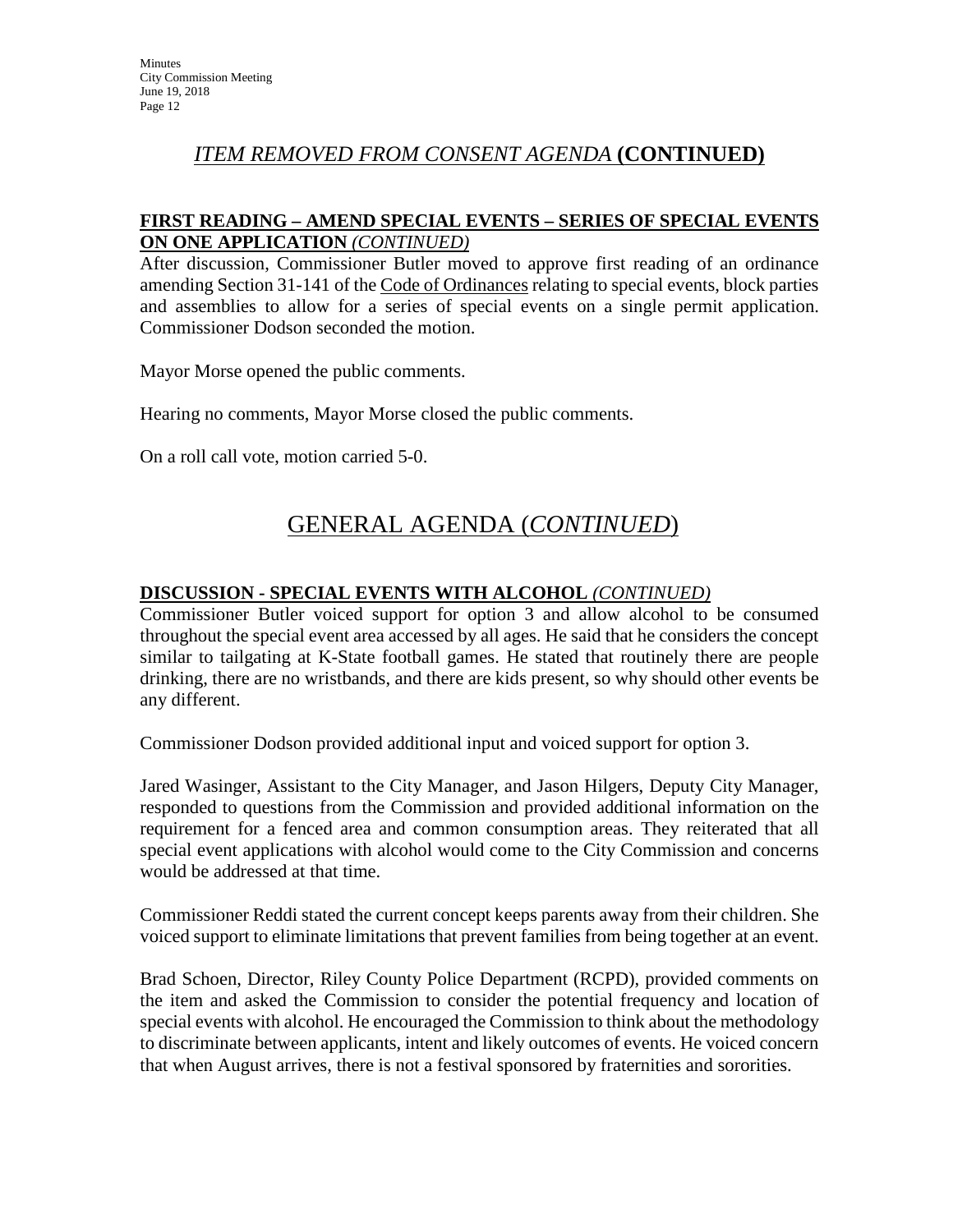# GENERAL AGENDA (*CONTINUED*)

#### **DISCUSSION - SPECIAL EVENTS WITH ALCOHOL** *(CONTINUED)*

He also asked that the Commission consider additional resources that would be required.

Commissioner Dodson stated that when the applicant comes to the City Commission, those are controls that the Commission could put into place. He stated the Commission can review the probability that this is going to get out of control and require a lot of resources, or is this envisioned to be similar to events held in Germany that can be easily handled, particularly with kids and families

Mayor Morse asked about street closures by Blue Earth Plaza and parking.

After further discussion, Jason Hilgers, Deputy City Manager, and Rachel Zenger, Assistant City Attorney, responded to questions from the Commission regarding street closures and parking near the Blue Earth Plaza, working with Downtown and Aggieville Districts for special event permits for races, and coordination that would be required between the applicant and the licensed alcohol vendor.

Mayor Morse opened the public comments.

Gavin Schmidt, 155 South Dartmouth Drive, co-chair, Greater Manhattan Community Foundation Young Trustees, informed the Commission that the Chili Cook-Off at Blue Earth Plaza was a great event in November 2017 and raised over \$17,000.00 for local charities. He voiced appreciation for the item being considered and stated this would provide the ability for families to stay together at events with alcohol.

Hearing no other comments, Mayor Morse closed the public comments.

Commissioner Reddi stated her preference is to be more accessible to events that serve alcohol and supported working on option 3.

Jared Wasinger, Assistant to the City Manager, informed the Commission that City staff can come back to the Commission at a future meeting with a draft ordinance similar to option 3 and address the discussion points provided. He then responded to additional questions from the Commission.

Commissioner McKee stated he could see the new policy to help with Fake Patty's Day and encourage more density in Aggieville. He said that currently, the event drives people into the neighborhoods and becomes a nuisance for the residents. He said that he was leaning towards option 3 and providing guiding principles for the Commission and applicant. He stated that if the Riley County Police Department is not supportive due to the level of enforcement needed, then it puts the City in a tough spot and likely to say no to the request if RCPD is unwilling to dedicate officers for the event.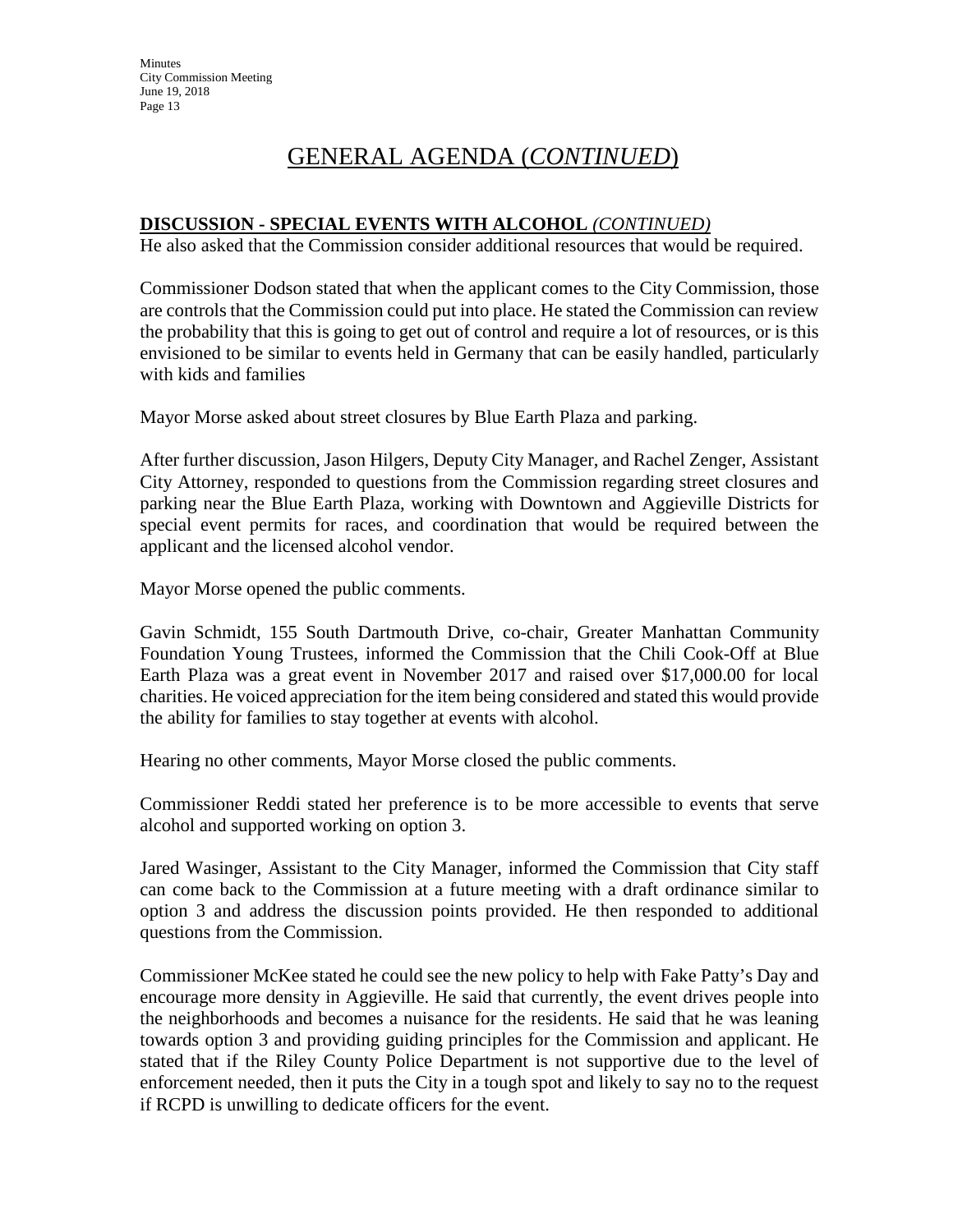# GENERAL AGENDA (*CONTINUED*)

#### **DISCUSSION - SPECIAL EVENTS WITH ALCOHOL** *(CONTINUED)*

Jared Wasinger, Assistant to the City Manager, responded to additional questions from the Commission.

After additional discussion, Ron Fehr, City Manager, responded to questions from the Commission and stated that ultimately, the decision will be made by the Commission to issue special events with alcohol. He provided additional information and issues to consider.

Mayor Morse encouraged the Commission to give this item more thought. She voiced concern that the City not have any liability and approach this item carefully.

As this was a discussion item, no action was taken.

At 10:30 p.m., the Commission took a brief recess

# EXECUTIVE SESSIONS

At 10:40 p.m., Commissioner Butler moved to recess into Executive Session until 11:00 p.m. for the purpose of discussing matters, pursuant to KSA 75-4319(b)(3), related to employer-employee negotiations with Local 2275, International Association of Fire Fighters, the union representing certain members of the Manhattan Fire Department. Commissioner McKee seconded the motion. On a roll call vote, motion carried 5-0.

At 11:00 p.m., the Commission reconvened with Mayor Morse and Commissioners Dodson, Reddi, Butler, and McKee in attendance. Mayor Morse announced that no action would be taken on the item.

At 11:01 p.m., Commissioner Reddi moved to recess into Executive Session until 11:25 p.m. for the purpose of matters, pursuant to KSA 75-4319(b)(6), related to preliminary discussions related to the acquisition of real estate and pursuant to K.S.A. 75- 4319(b)(2), for consultation with an attorney for the City on matters which would be deemed privileged in an attorney-client relationship. Commissioner McKee seconded the motion. On a roll call vote, motion carried 5-0.

At 11:25 p.m., the Commission reconvened with Mayor Morse and Commissioners Dodson, Reddi, Butler, and McKee in attendance. Mayor Morse stated that no action would be taken on the item and announced that the Commission meeting was adjourned.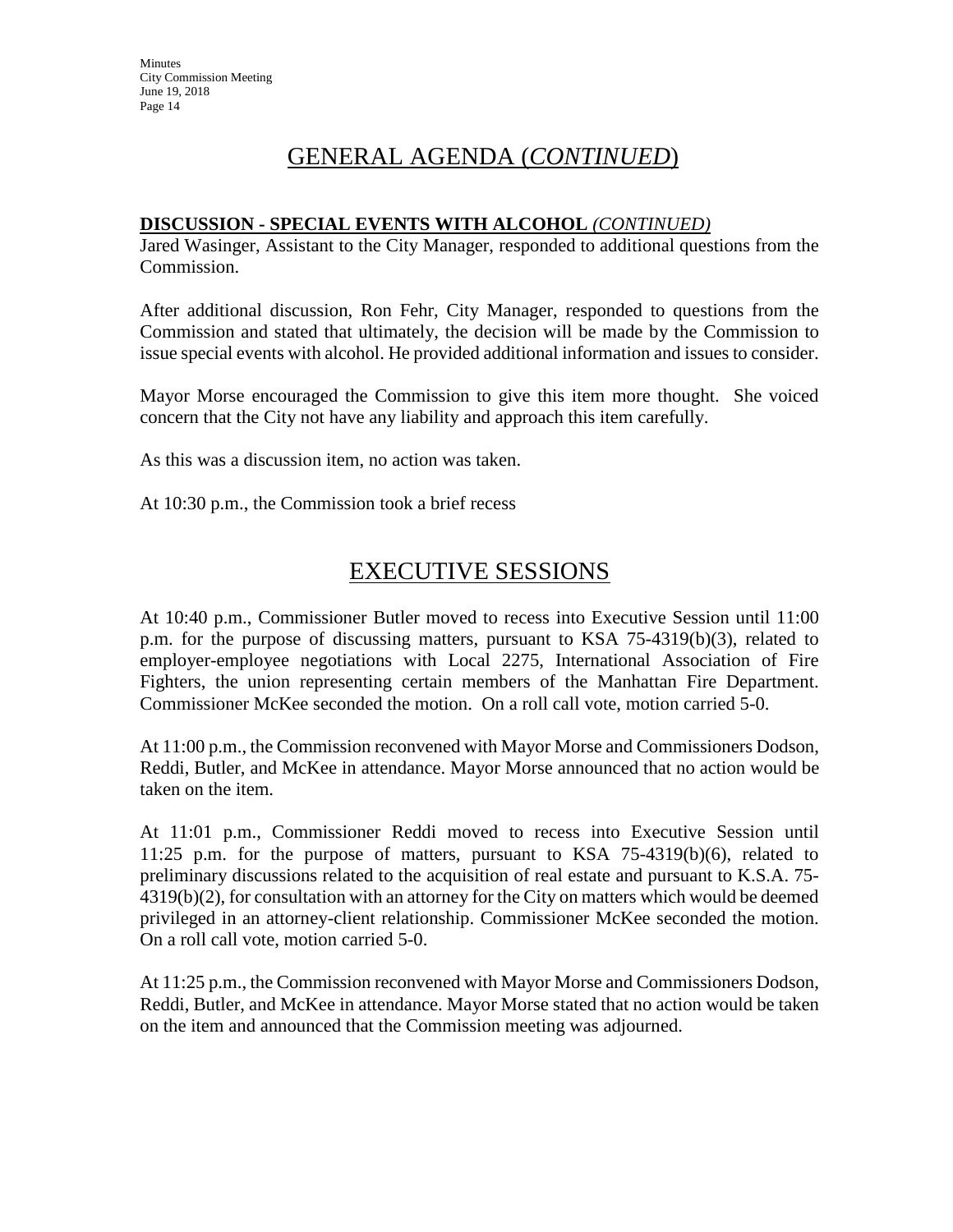Minutes<br>City Commission Meeting<br>June 19, 2018<br>Page 15

ADJOURNMENT<br>At 11:25 p.m., the Commission adjourned.

 $\alpha$ 

MMC, City Clerk Gary

 $\bar{\nu}$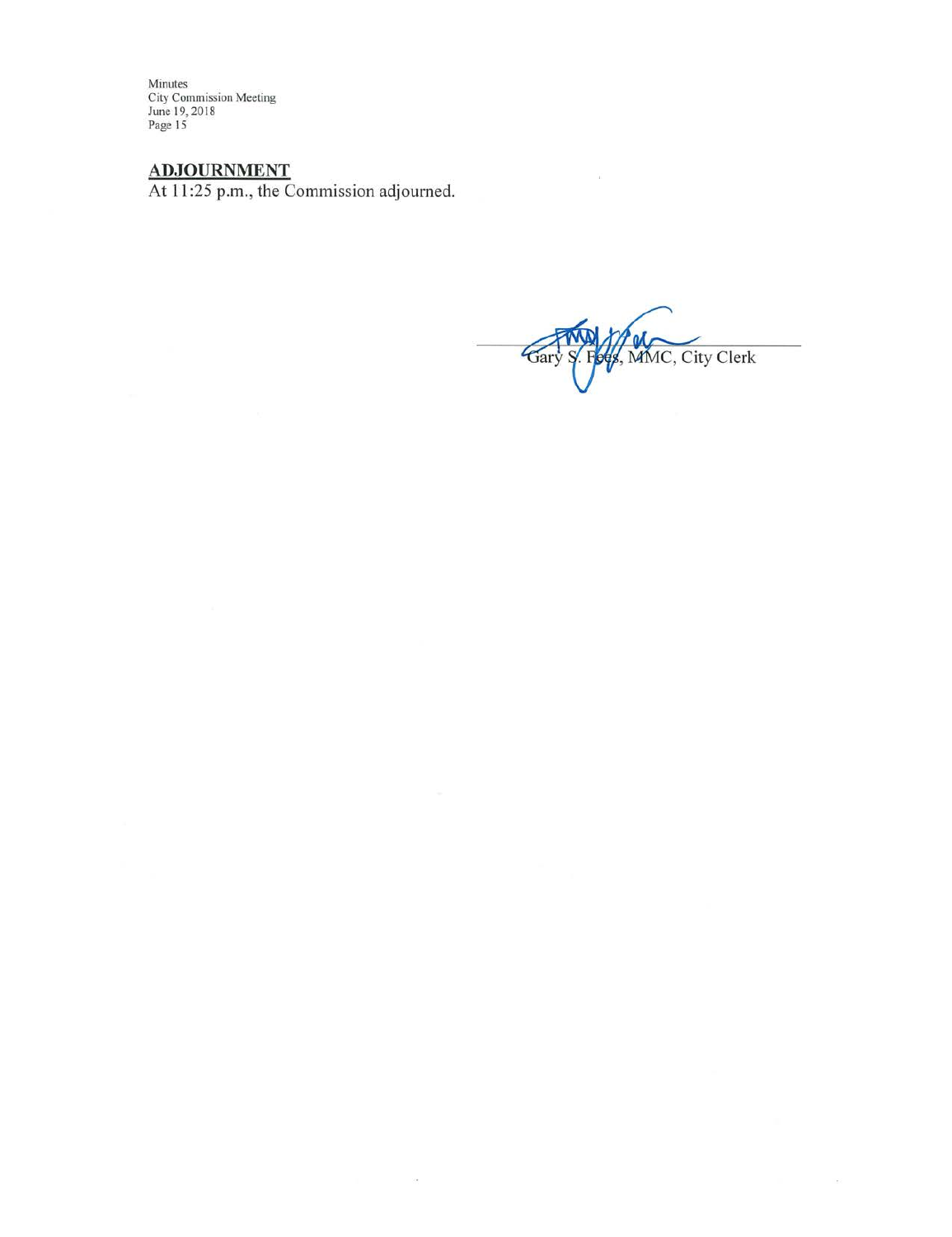# **Staff Report**

Community Development

# **REZONING AMENDMENT**

| To:                                | Manhattan Urban Area Planning Board                                                                                                                                        |
|------------------------------------|----------------------------------------------------------------------------------------------------------------------------------------------------------------------------|
| From:                              | Carol Davidson, CFM, CPM, Senior Planner                                                                                                                                   |
| <b>Hearing Date:</b>               | May 7, 2018                                                                                                                                                                |
| Re:                                | To rezone Lots 1-3 of the Hespenhide Hills final plat<br>from Riley County AG, Agricultural District to R, Single<br>Family Residential District in the City of Manhattan. |
| <b>Applicant:</b>                  | Doug and Ruth Parker                                                                                                                                                       |
| <b>Property Owner:</b>             | Doug and Ruth Parker                                                                                                                                                       |
| <b>Property Address:</b>           | Generally located near the intersection of Marlatt<br>Avenue and Tatarrax Drive, to the east of Marlatt and<br>to the north and south of Tatarrax.                         |
| <b>Total Area:</b>                 | 7.51 acres                                                                                                                                                                 |
| Date of Neighborhood Meeting:      | February 13, 2018                                                                                                                                                          |
| Date of Public Notice Publication: | April 16, 2018                                                                                                                                                             |
| <b>Date of City Commission:</b>    | First Reading: June 5, 2018                                                                                                                                                |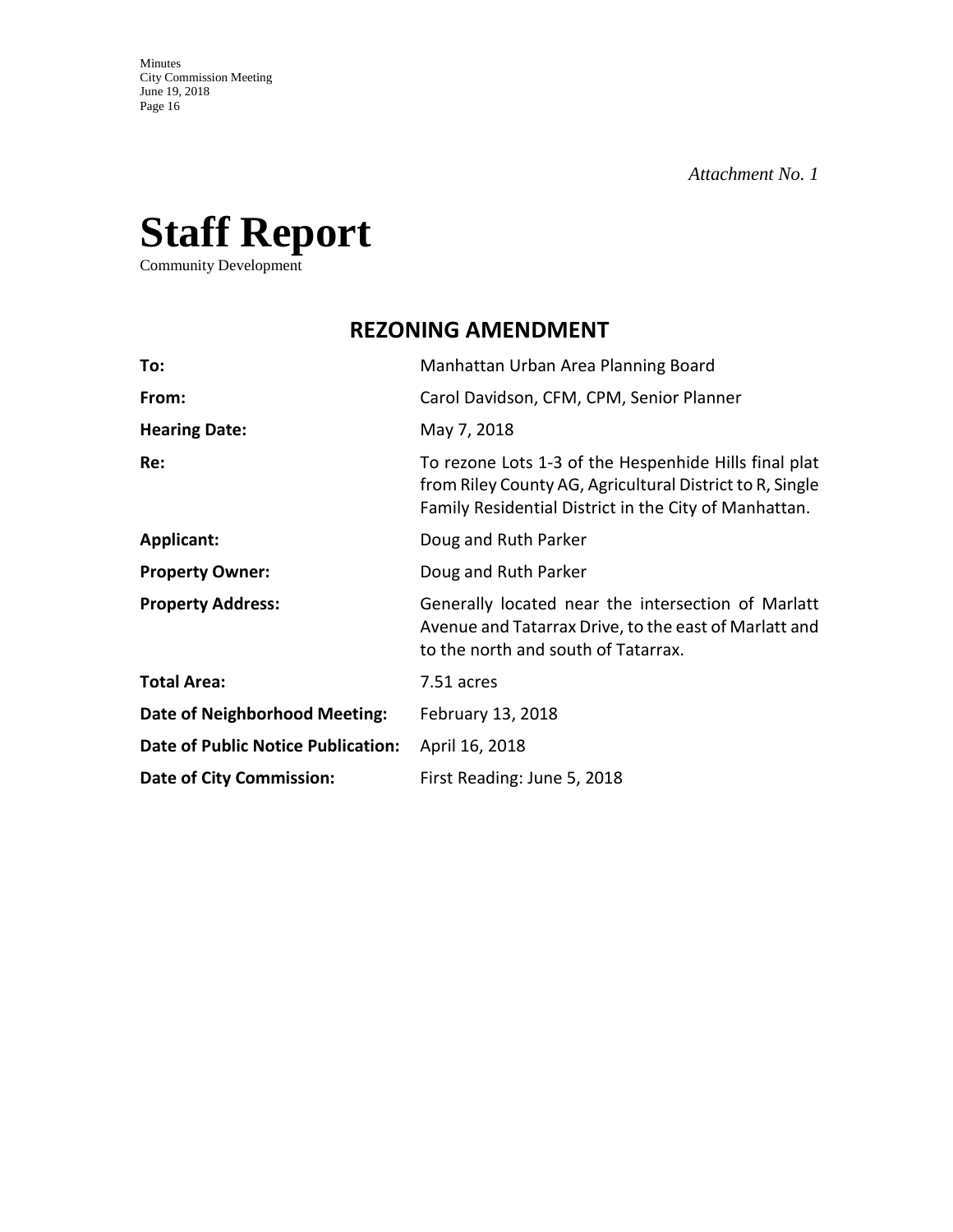

# **BACKGROUND**

Doug and Ruth Parker have recently purchased an unplatted 7.51 acre strip of land from Kansas State University, located along the eastside of the intersection of Marlatt Road and Tatarrax Drive. This piece of land is currently part of Riley County, but the Parkers would like to annex this land into the City, and rezone it to a proper City zoning designation and subdivide the land.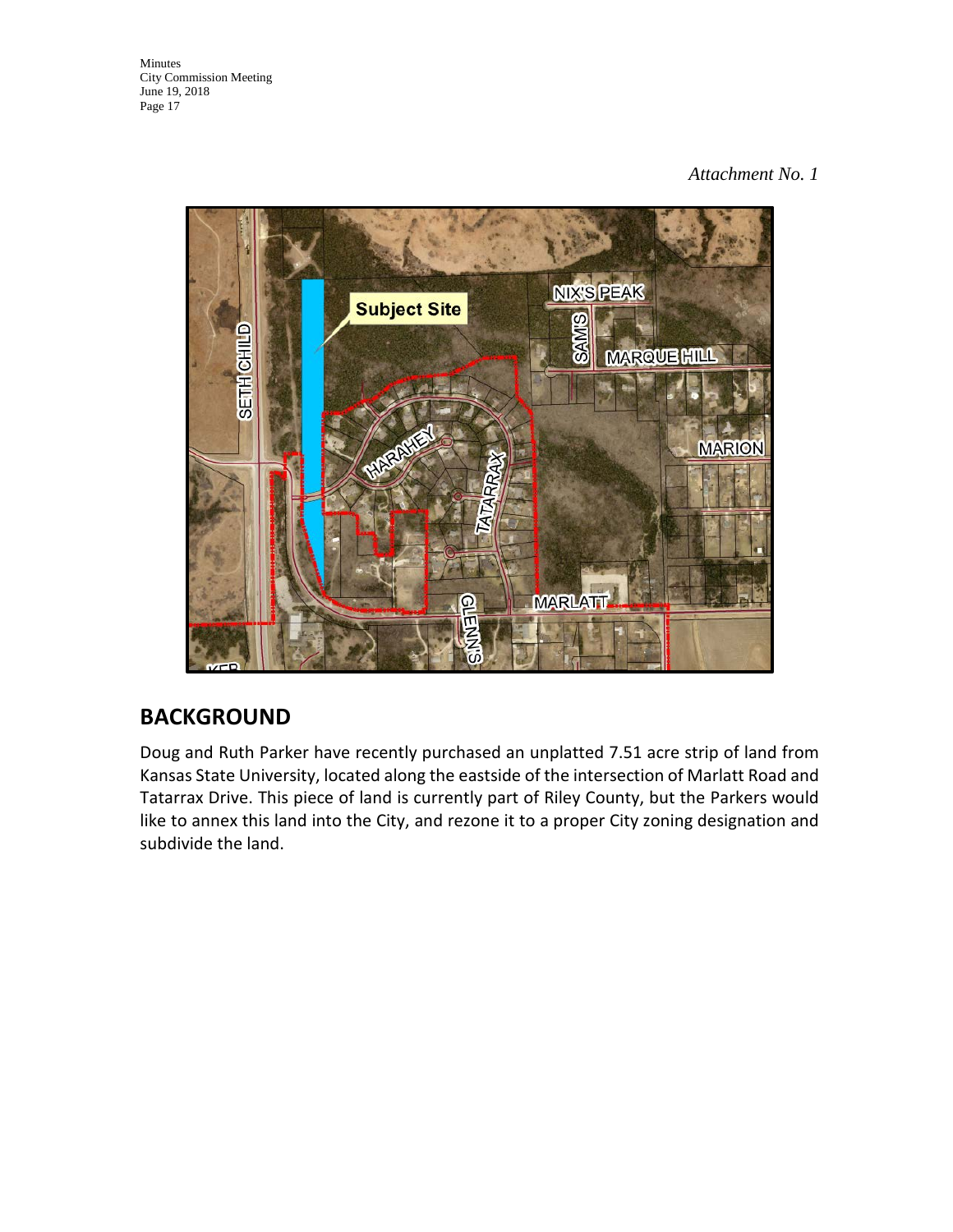**Minutes** City Commission Meeting June 19, 2018 Page 18

#### *Attachment No. 1*

The Parkers would like to develop the land as follows. For Lot 1, which is located to the north of Tatarrax Drive, the Parkers do not have plans to develop on this land. This lot is contiguous to the Parker's lot at 2920 Tatarrax Drive, and they would like to keep it in its natural state. The Parkers would also like to keep Lot 2, which is located to the south of Tatarrax Drive, in its natural state. There is a landscaped entrance into the Tatarrax Hills Subdivision, and the Parkers would like to keep this landscaped area as it is now, uninterrupted by driveways. Lot 3 is south of Lot 2, and the Parkers would like to sell this lot for the purpose of developing a single-family home.



Refer to case ANX-18-015 for the

proposed annexation of this property. Refer to case SUB-18-016 for the concurrent preliminary and final plat of this property.

# **REVIEW OF MATTERS TO BE CONSIDERED AND STAFF FINDINGS**

The following items will help to determine if the specific property is suitable for the rezoning request. (These are the 13 matters to consider when rezoning as found in Article 15-403 (A)).

**1. The Existing Use of the Property**

The property is vacant undeveloped land.

#### **Staff Finding**

The property is vacant and undeveloped; therefore, there is no current use on these properties.

#### **2. The Physical and Environmental Characteristics of the Property**

The overall land area is quite rugged with many elevation changes over the course of the land running north to south, with the flattest area located around Tatarrax Drive.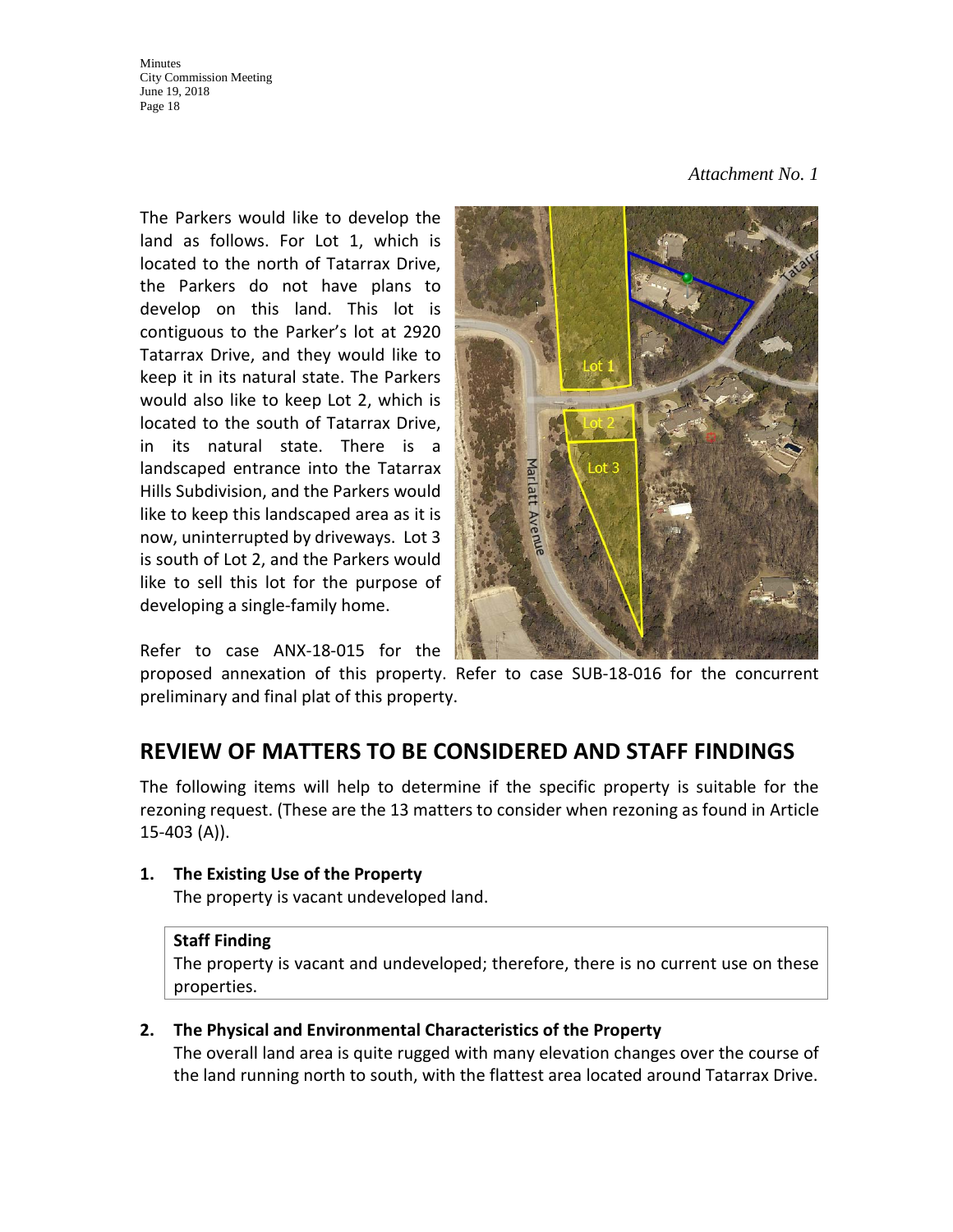The land is also heavily wooded with deciduous and evergreen trees and shrubs. Despite the elevation changes, none of the area are located within the Special Flood Hazard Area and therefore do not require any extra floodplain measures.

#### **Staff Finding** The land is rugged and heavily wooded.

| <b>North</b> | County: D-2, Light Industrial<br><b>District</b>                                                                    | D2                                               |
|--------------|---------------------------------------------------------------------------------------------------------------------|--------------------------------------------------|
| South        | City: R, Single-Family<br><b>Residential District</b>                                                               | 830                                              |
| East         | City: R, Single-Family<br><b>Residential District</b><br>County: SF-1, Single Family<br><b>Residential District</b> | $\Delta \epsilon$<br>-Rd<br>N=Seth=Child<br>RREN |
| West         | City: R, Single-Family<br><b>Residential District</b><br>County: AG, Agricultural<br><b>District</b>                | $\Omega$<br>AC<br>$\infty$<br>ΔG<br>Δē           |

#### **3. The Zoning and Land Uses of Nearby Properties**

The surrounding land uses are either single-family homes or vacant.

#### **Staff Finding**

The surrounding zoning is comprised of residential and agriculture zones, including one light industrial zone. The existing land uses of nearby properties are residential or vacant.

#### **4. The Suitability of the Subject Property for the Land Uses to which it is Restricted Under Current Zoning**

The existing zoning of the property is the Riley County zoning designation of AG, Agricultural District. This zoning designation is not valid as a Manhattan designation and must be rezoned to a suitable zone. The applicants have chosen the R, Single-Family Residential District. This district is suitable for this property and its intended use as open space and a single-family residence.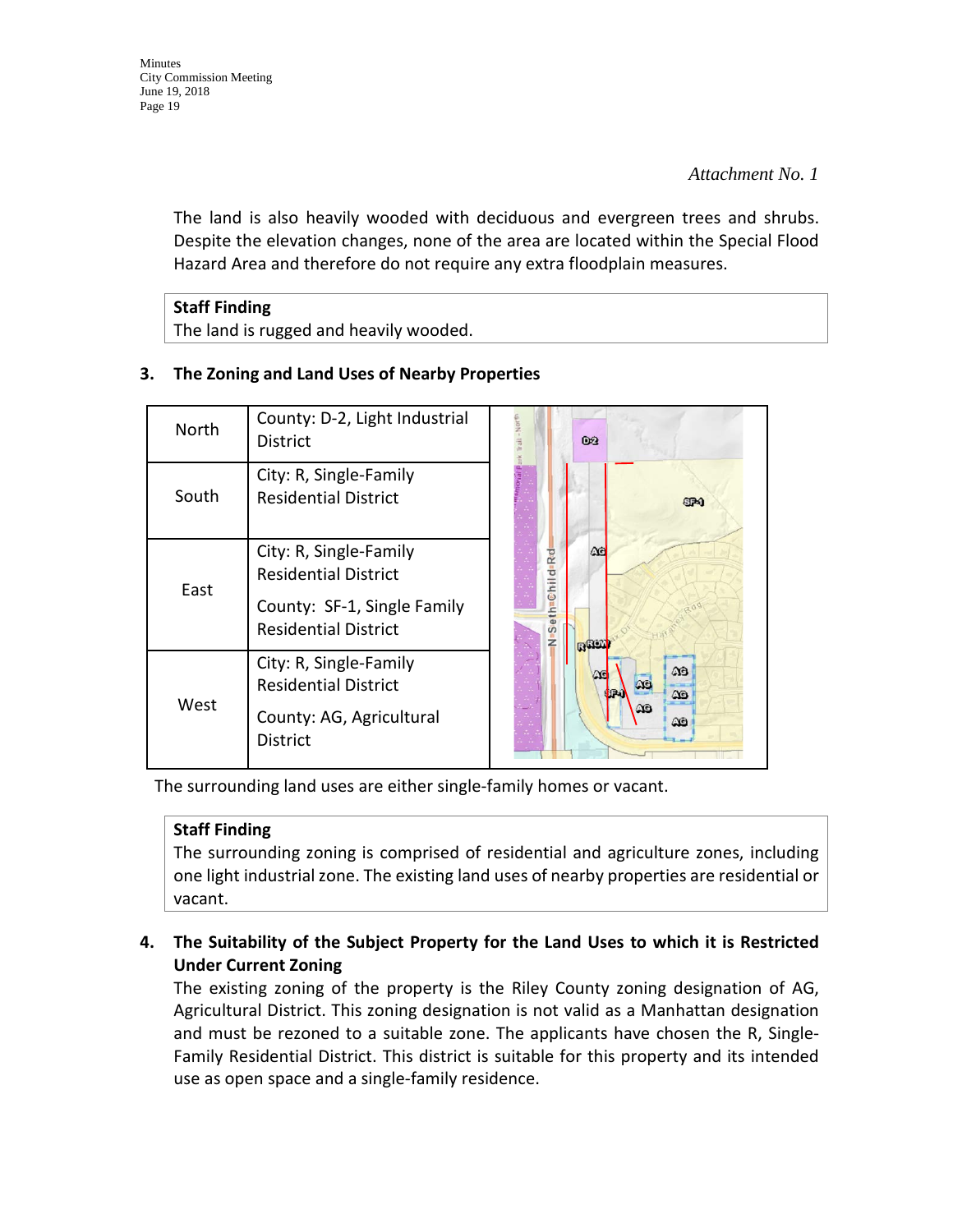#### **Staff Findings**

The property is suitable for land uses within the existing County designation of AG, Agricultural District, as long as the land remains in Riley County. However if the proposed annexation is approved, rezoning the site to the R, Single-Family Residential District is the most suitable for the intended use of open space and a single-family dwelling.

#### **5. The Character of the Neighborhood**

The neighborhood consists of single-family residential development. To the north, northeast and west, the area is rural by nature with much of the land undeveloped.

#### **Staff Findings**

The neighborhood is characterized by rural single-family residential development with undeveloped land surrounding the northern portion of the property.

#### **6. The Compatibility of the Proposed Zoning District with Nearby Properties and the Extent to which it may Detrimentally Affect Those Properties**

The R District is a single-family residential district with the requirement of no less than 10,000 square foot lots. This rezoning request will add three lots to this residential district. The R, Single-family Residential District is compatible with the surrounding properties and this rezoning request should not detrimentally affect these nearby properties.

#### **Staff Findings**

The proposed R District is compatible with the nearby properties, and there should be no detrimental effects on these properties.

**7. The Conformance of the requested change to the adopted Comprehensive Plan for the City of Manhattan (If the Proposed Amendment is in Accordance with said Comprehensive Plan, it shall be Presumed to be Reasonable.)**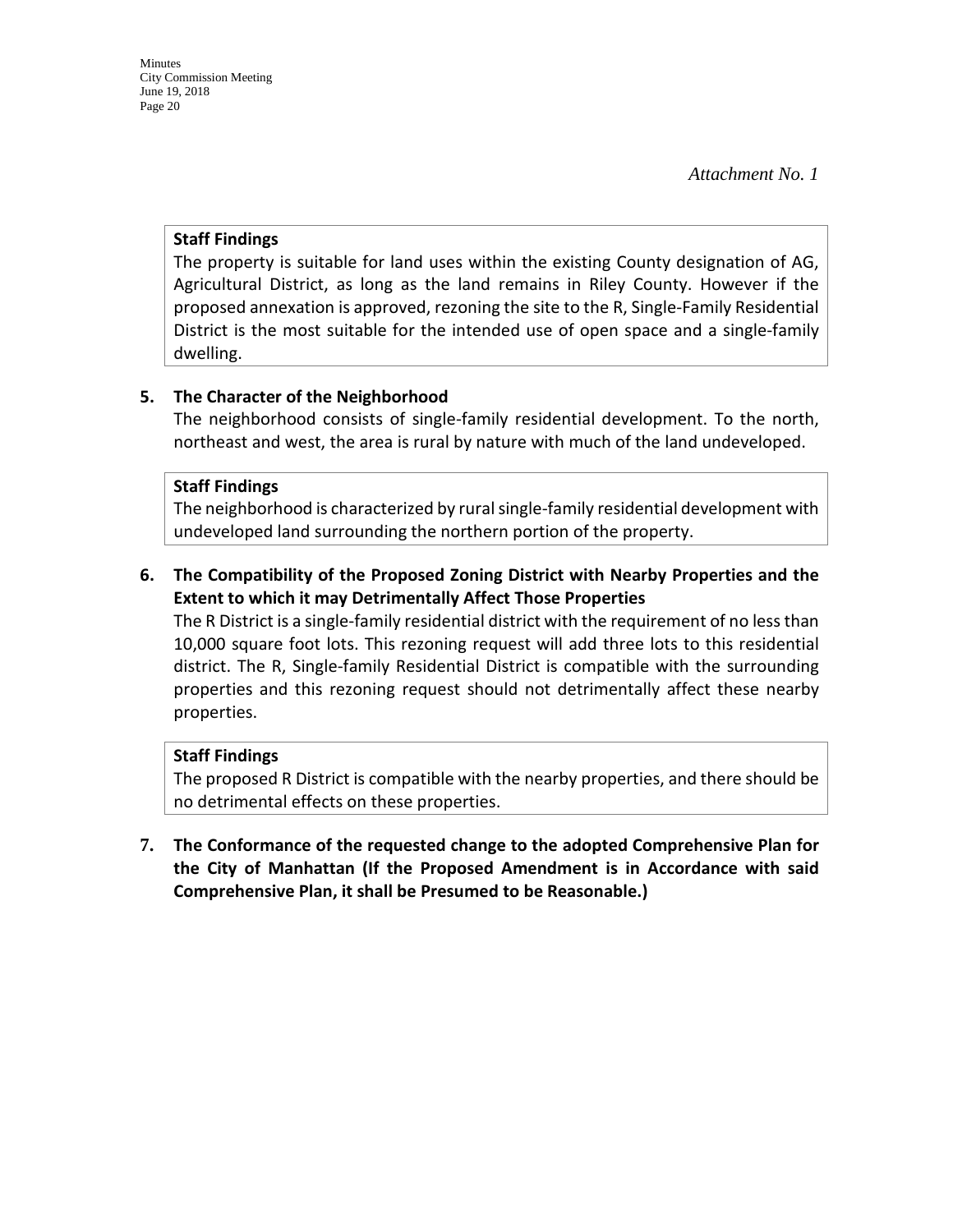

The Future Land Use map of the Manhattan Area Comprehensive Plan shows this area as Residential Low to Medium Density. *Chapter 3: A Coordinated and Efficient Pattern of Growth* provides land use policies for this designation. The location, circulation and access of this property does align with the policy guidance for the Residential Low to Medium Density land use.

#### **Staff Findings**

The proposed amendment to rezone the three properties conforms to the Future Land Use Map and the Land Use Policies of the Comprehensive Plan.

**8. The Zoning History of the Subject Property and Length of Time it has Remained Vacant as Zoned**

This land area is currently vacant and in Riley County. It is zoned Agricultural, and there is no project history for this plat.

#### **Staff Findings**

There is no zoning history for this plat. It is zoned Agricultural and is in Riley County. The land is vacant, and appears to never have been developed.

**9. Whether the Proposed District would be Consistent with the Intent and Purpose of these Regulations**

The intent and purpose of the Zoning Regulations is to protect the public health, safety, and general welfare; regulate the use of land and buildings within zoning districts to assure compatibility; and to protect property values.

Rezoning these parcels to the R, Single-Family Residential District will not harm the public health, safety, and general welfare. And the proposed district is consistent with these stated intents and purposes.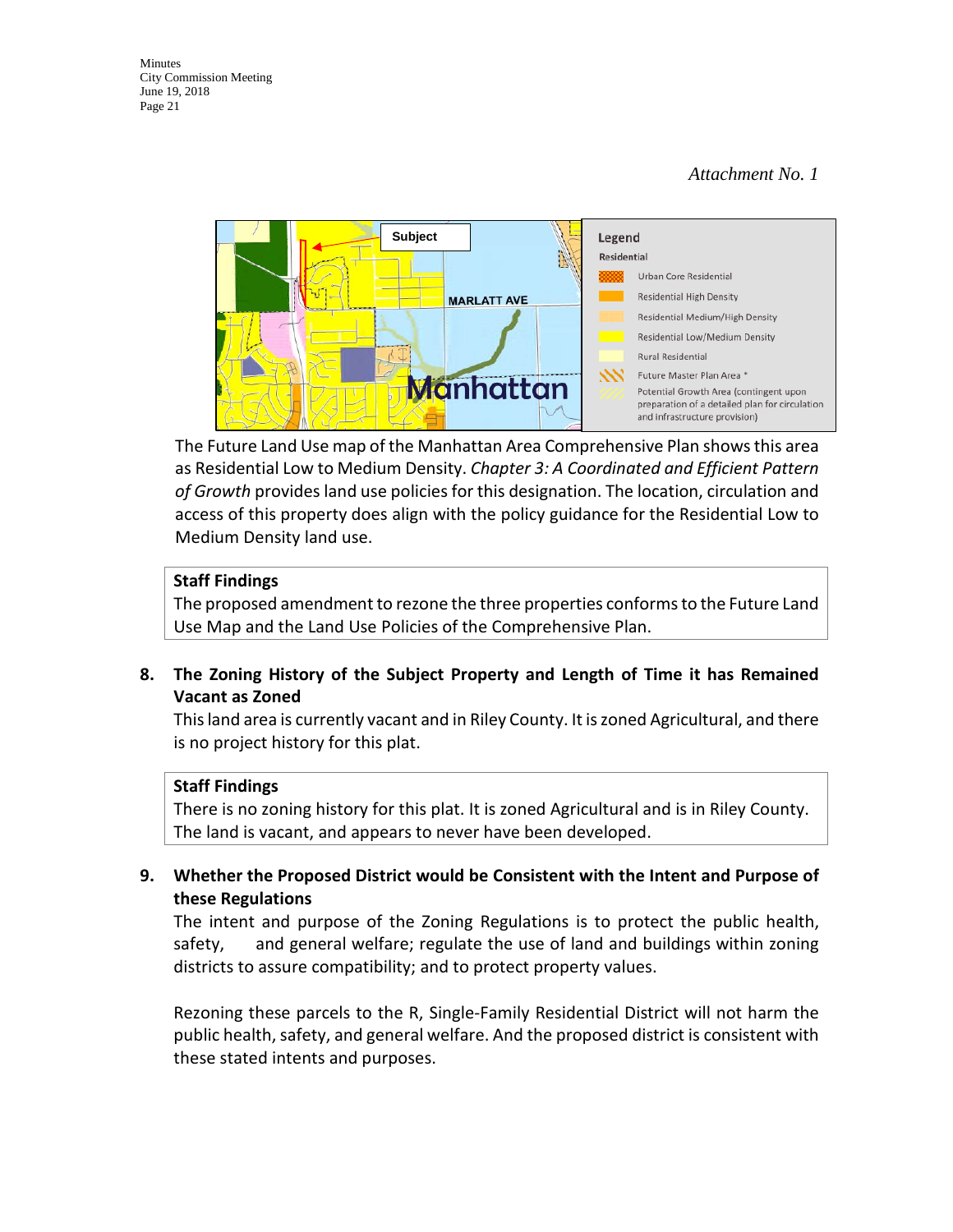#### **Staff Findings**

The proposed R district is consistent with the intent and purpose of the zoning ordinance.

**10. The Relative Gain to the Public Health, Safety and Welfare that a Denial of the Proposed Amendment Would Accomplish, Compared with the Hardship Imposed upon the Individual Owner that would result from such Denial**

There would be no gain to public health, safety and welfare if this request is denied; the public health, safety and welfare would remain the same as it is now. However, if this request is denied, these properties will not be able to be developed to their full potential. As a county agricultural zoning district, they would not be able to be developed due to the substandard size of the land; therefore, it would deny the owner the use of these properties.

#### **Staff Findings**

There would be no relative gain to the public if this request is denied, and the owner would be denied use of their property.

**11. Whether Adequate Sewer and Water Facilities, Streets and other Needed Public Services Exist, or can be Provided to Serve the Uses that would be Permitted by the Proposed Zoning District**

Public utilities currently are available to this site. In addition, there are existing streets and other public services that are sufficient to serve this location.

#### **Staff Findings**

Adequate sewer and water facilities, streets and other necessary public services currently exist to serve all permitted uses within the proposed district that could be developed on the site.

**12. Such Additional Matters as may Apply in Individual Circumstances** There are no other applicable factors.

#### **13. The Recommendation of Permanent or Professional Staff**

For this rezoning request, staff finds the properties are suited for the proposed R District. This project is located at the northern limits of the City, and due to the rural character of the neighborhood, it is appropriate for the R, Single-Family Residential District.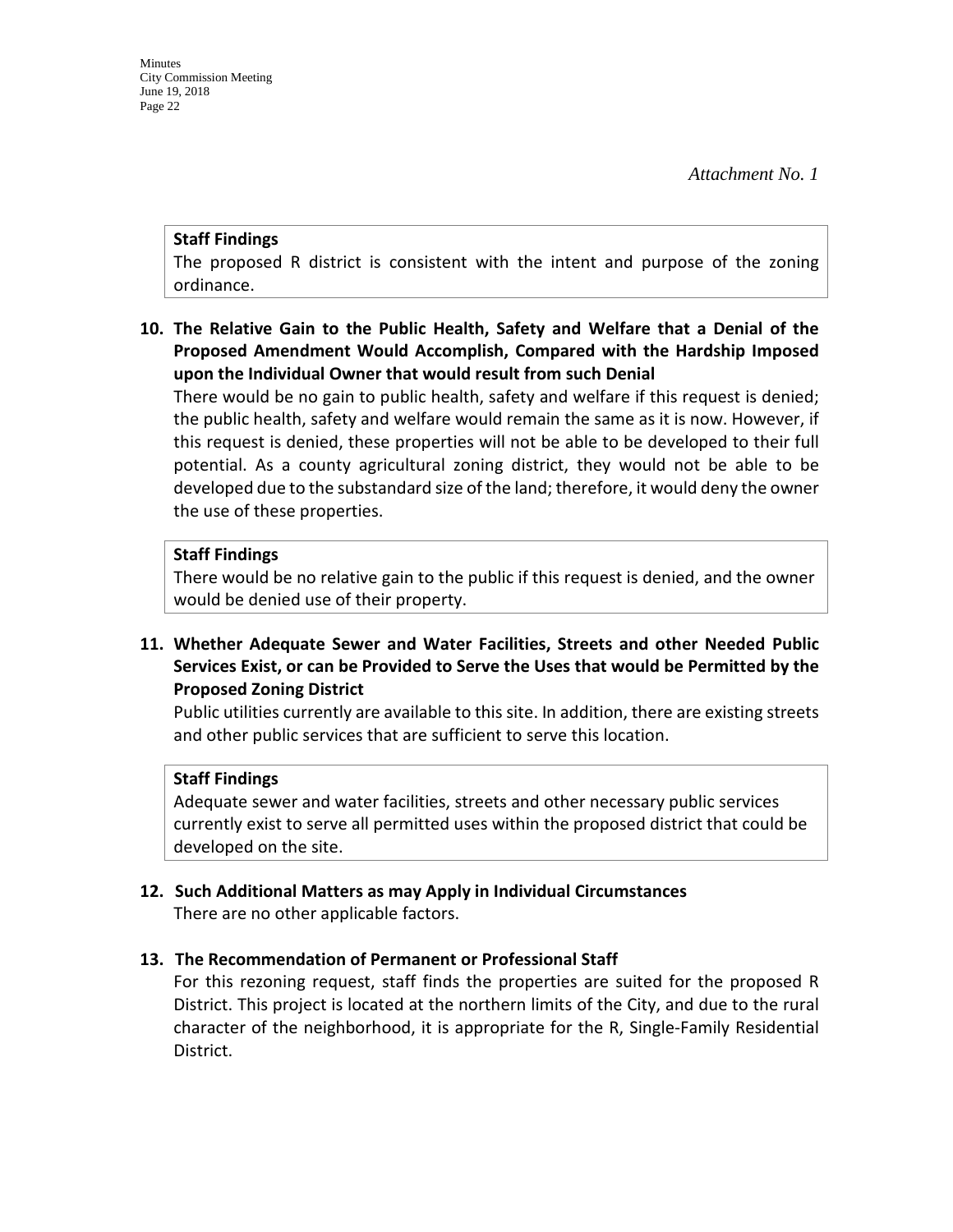#### **Staff's Conclusion**

Based on the findings found in this Staff Report, City Administration recommends approval of the proposed rezoning of the Hespenhide Hills Subdivision from Riley County AG, Agricultural District to the R, Single-Family Residential District.

# **ALTERNATIVES**

- 1. Recommend approval of the proposed rezoning of the Hespenhide Hills Subdivision from Riley County AG, Agricultural District to the R, Single-Family Residential District stating the findings for such recommendation.
- 2. Recommend denial of the proposed rezoning, stating the specific findings for denial.
- 3. Table the proposed rezoning to a specific date, for specifically stated reasons.

# **POSSIBLE MOTION**

The Manhattan Urban Area Planning Board recommends approval of the proposed rezoning of the Hespenhide Hills Subdivision from Riley County AG, Agricultural District to the R, Single-Family Residential District based on the findings in the Staff Report.

**Prepared by:** Carol Davidson, CFM, CPM, Senior Planner of the Community Development Department **Date:** April 30, 2018

Enclosures: Application Packet Future Land Use Map R Zoning Regulations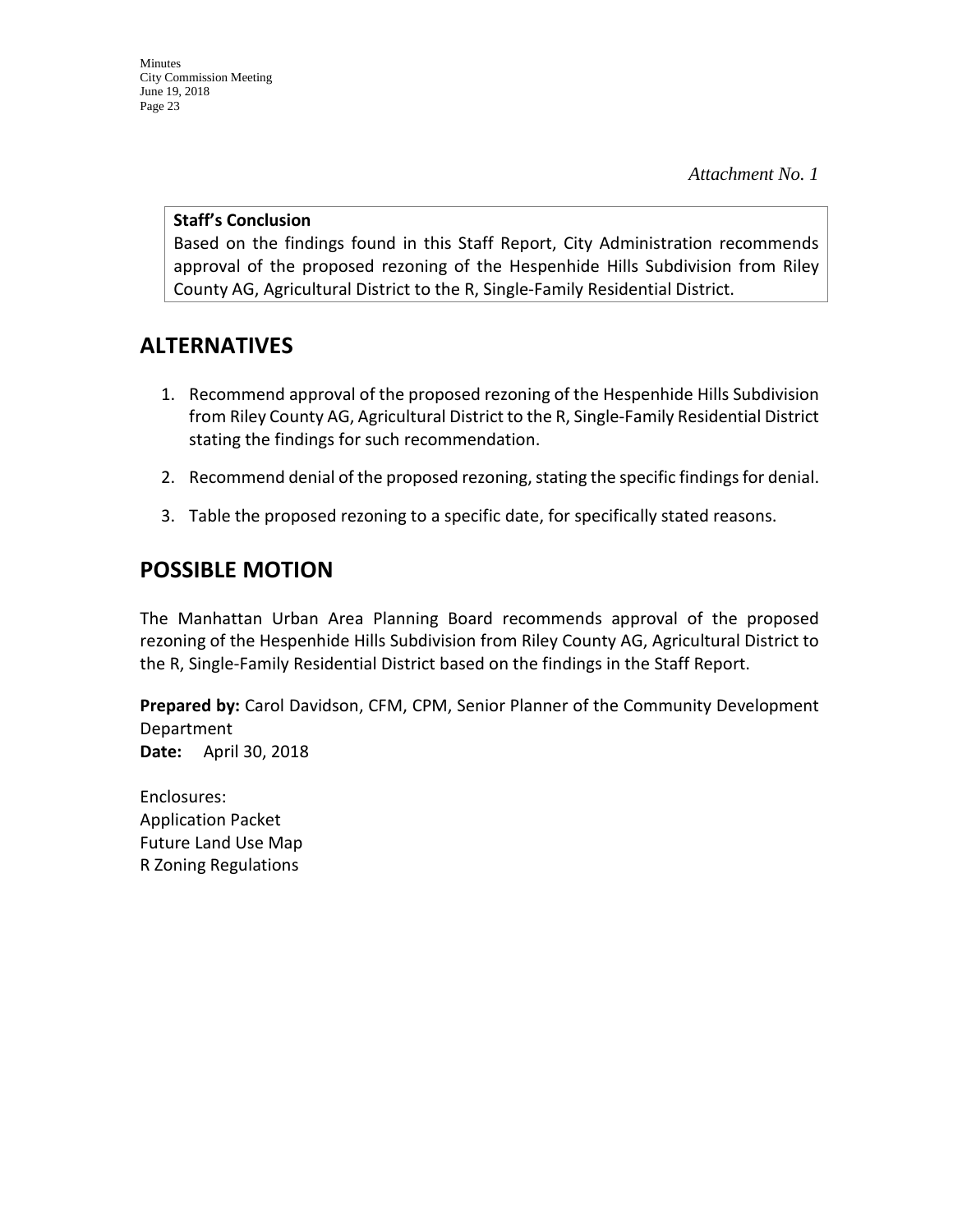

Community Development

# **REZONING AMENDMENT**

| To:                                       | Manhattan Urban Area Planning Board                                                                                                                                                                                                                                                                     |
|-------------------------------------------|---------------------------------------------------------------------------------------------------------------------------------------------------------------------------------------------------------------------------------------------------------------------------------------------------------|
| From:                                     | Carol Davidson, AICP, CFM, CPM, Senior Planner                                                                                                                                                                                                                                                          |
| <b>Hearing Date:</b>                      | June 4, 2018                                                                                                                                                                                                                                                                                            |
| Re:                                       | To rezone 1321 Laramie Street from R-3/UO,<br>Multiple Family Residential with University Overlay<br>and R-M/UO, Four-Family Residential District with<br>the University Overlay, to C-3, Aggieville Business<br>District, and R-M/UO, Four-Family Residential<br>District, with the University Overlay |
| <b>Applicant:</b>                         | Virginia Propp                                                                                                                                                                                                                                                                                          |
| <b>Property Owner:</b>                    | Virginia Propp                                                                                                                                                                                                                                                                                          |
| <b>Property Address:</b>                  | 1321 Laramie Street                                                                                                                                                                                                                                                                                     |
| <b>Total Area:</b>                        | .15 acres                                                                                                                                                                                                                                                                                               |
| Date of Neighborhood Meeting:             | March 22, 2018                                                                                                                                                                                                                                                                                          |
| <b>Date of Public Notice Publication:</b> | May 14, 2018                                                                                                                                                                                                                                                                                            |
| <b>Date of City Commission:</b>           | First Reading: June 19, 2018                                                                                                                                                                                                                                                                            |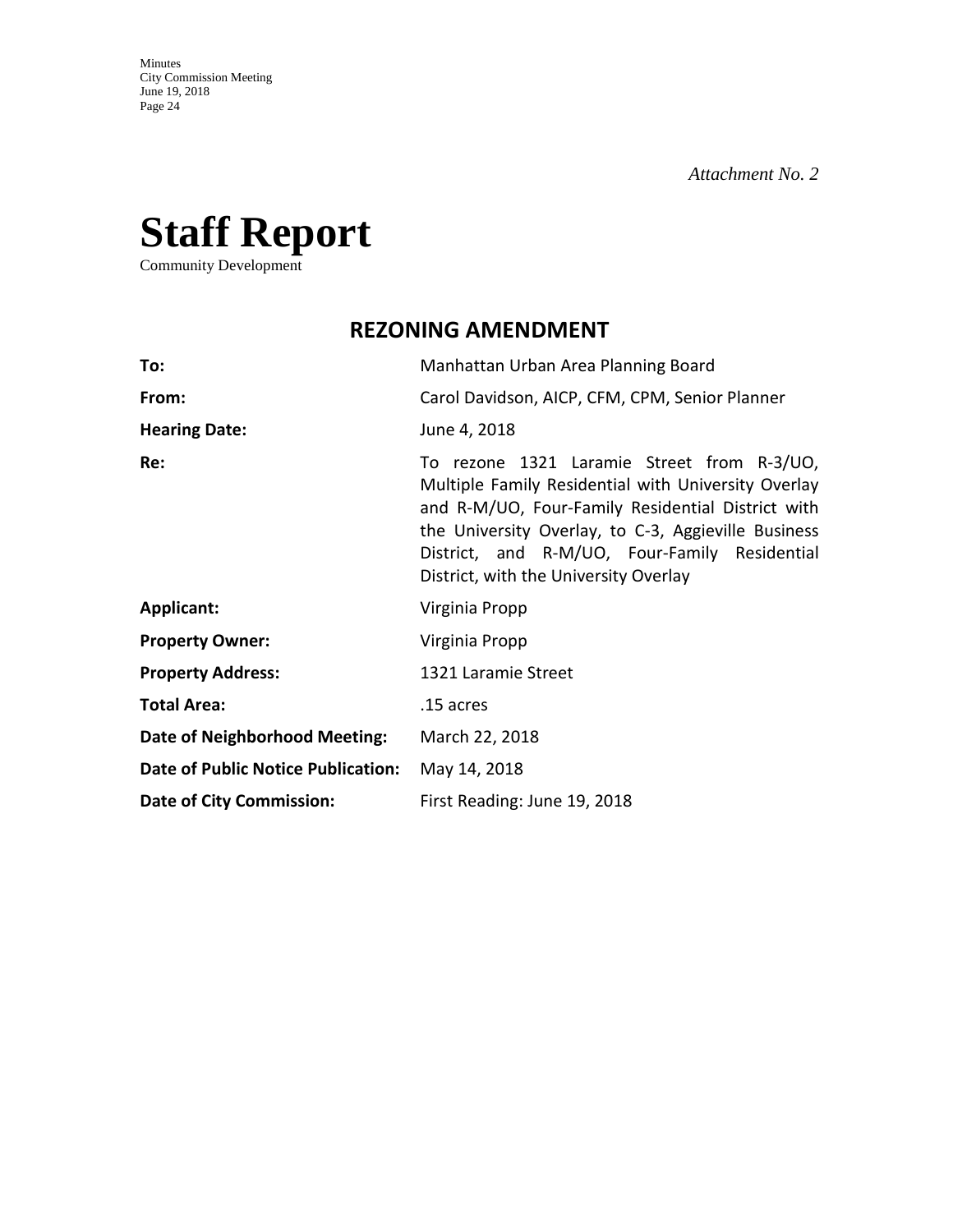Minutes City Commission Meeting June 19, 2018 Page 25

#### *Attachment No. 2*



# **BACKGROUND**

Virginia Propp, the applicant, is requesting the rezoning of her property located at 1321 Laramie Street. The property is currently zoned R-3/UO, Multiple Family Residential District with the University Overlay on the northern portion of the parcel and R-M/UO, Four-Family Residential District with the University Overlay on the southern portion of the parcel. The applicant would like to rezone the R-3/UO portion of the parcel to C-3, Aggieville Business District reserving a small portion to be rezoned to R-M/UO, Four-Family Residential District, with the University Overlay.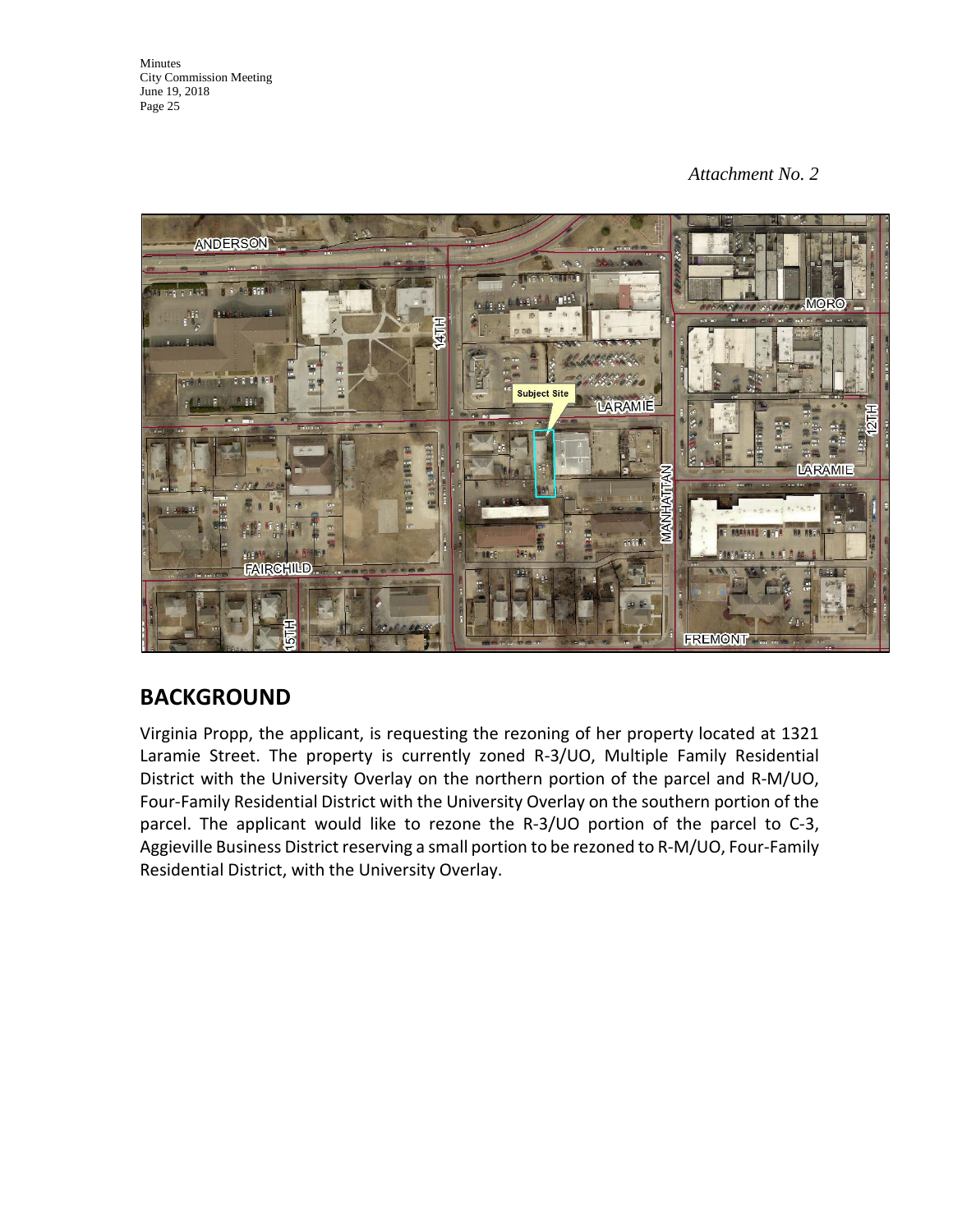Minutes City Commission Meeting June 19, 2018 Page 26

#### *Attachment No. 2*

The three lots to the west of this parcel were recently rezoned from the R-3, Multiple-Family District to the C-3, Aggieville Business District, leaving this parcel as an island R-3 district. The applicant would like to rezone this parcel to the C-3 District in the hopes of eventual redevelopment of this area. The hopes are to raze the existing home on this lot along with the homes on the three lots to the west for the development of a new mixeduse building. The new building would have commercial on the main floor with residential



on the upper floors.

In addition to the C-3 zoning request, the applicant is also requesting a small portion of the property be rezoned to R-M/UO, Four-Family Residential District, with the University Overlay. There is a small parking area in the rear of the subject site that is being used by the apartment complex located to the southeast of the subject site. The applicant owns this apartment complex, addressed 525 N. Manhattan Avenue. Since the applicant owns both properties, there is not a problem with this parking area being used by the residents of the apartment complex; however, if the applicant were to sell one or both of the properties, the residents from the apartment complex would not be able to use the parking area. To alleviate this problem the applicant is proposing to adjust the property lines of both parcels in a final plat. (Please refer to the Kimball Place Addition, Unit Four plat.) To give ample room for entering and exiting this parking area, the property line will be placed a little to the north of the existing R-M zone. It is for this reason that the applicant would like to rezone this portion of their property to the R-M District, so that it is compatible with the apartment complex.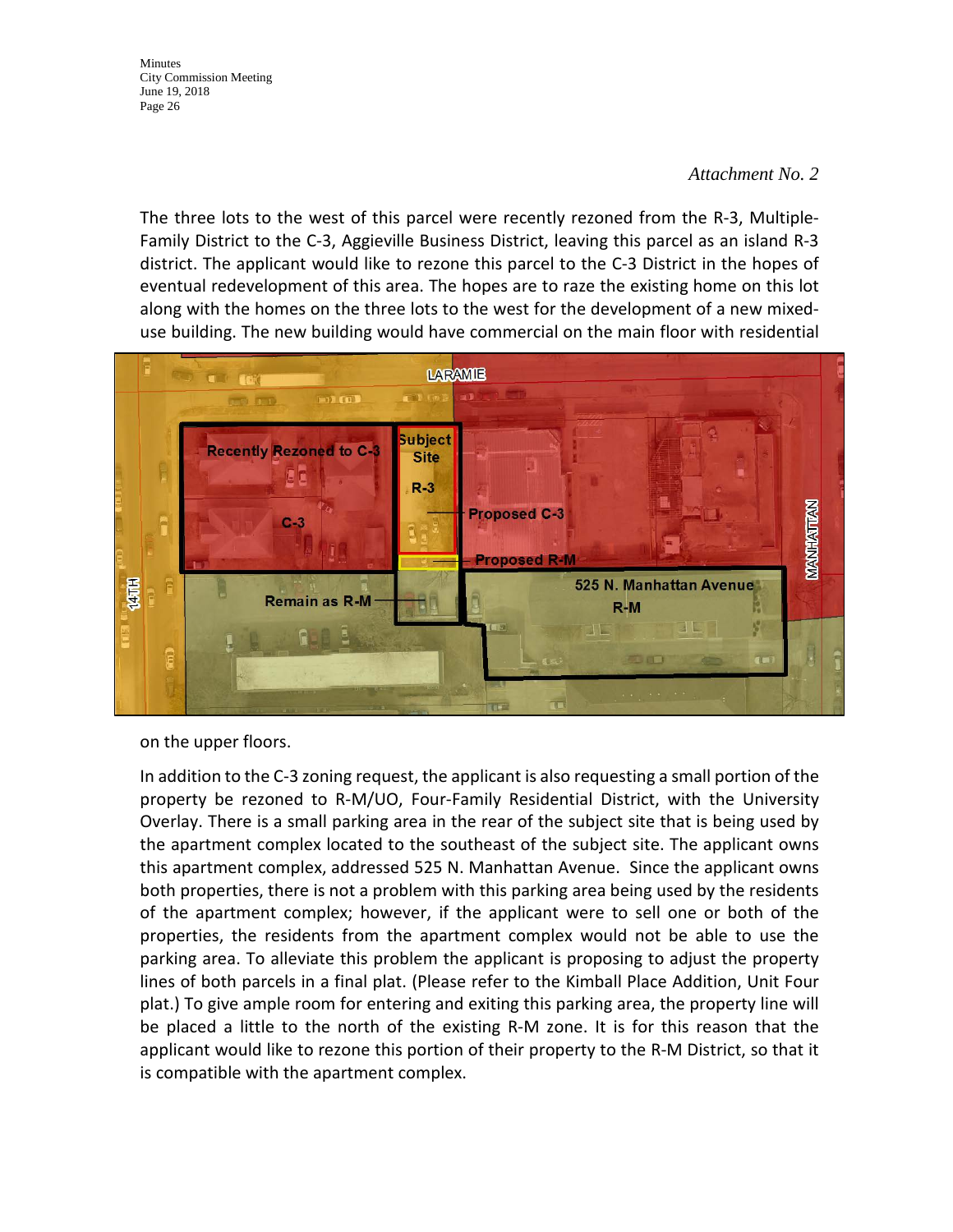# **REVIEW OF MATTERS TO BE CONSIDERED AND STAFF FINDINGS**

The following items will help to determine if the specific property is suitable for the rezoning request. (These are the 13 matters to consider when rezoning as found in Article 15-403 (A)).

#### **7. The Existing Use of the Property**

There is an existing single-family home on the property. The house is a rental unit, and is occupied at this time.

#### **Staff Finding**

The property contains one single-family structure; therefore, the use is residential on this property.

#### **8. The Physical and Environmental Characteristics of the Property**

This lot is about .15 acres and has one residential building on the lot. It is a relatively flat lot and is not within the Special Flood Hazard Area and therefore does not require any extra floodplain measures.

#### **Staff Finding**

The property is a flat, developed city lot with one existing residential building on the lot.

#### **9. The Zoning and Land Uses of Nearby Properties**

| North | C-3, Aggieville Business District                                   |    |            |
|-------|---------------------------------------------------------------------|----|------------|
| South | R-M/UO, Four-Family Residential District<br>with University Overlay |    | $\epsilon$ |
| East  | C-3, Aggieville Business District                                   | PL |            |
| West  | C-3, Aggieville Business District                                   |    |            |

The surrounding land uses include retail (Burger King) to the north, a residential apartment building to the south, an event center/music hall to the east, and residential buildings to the west.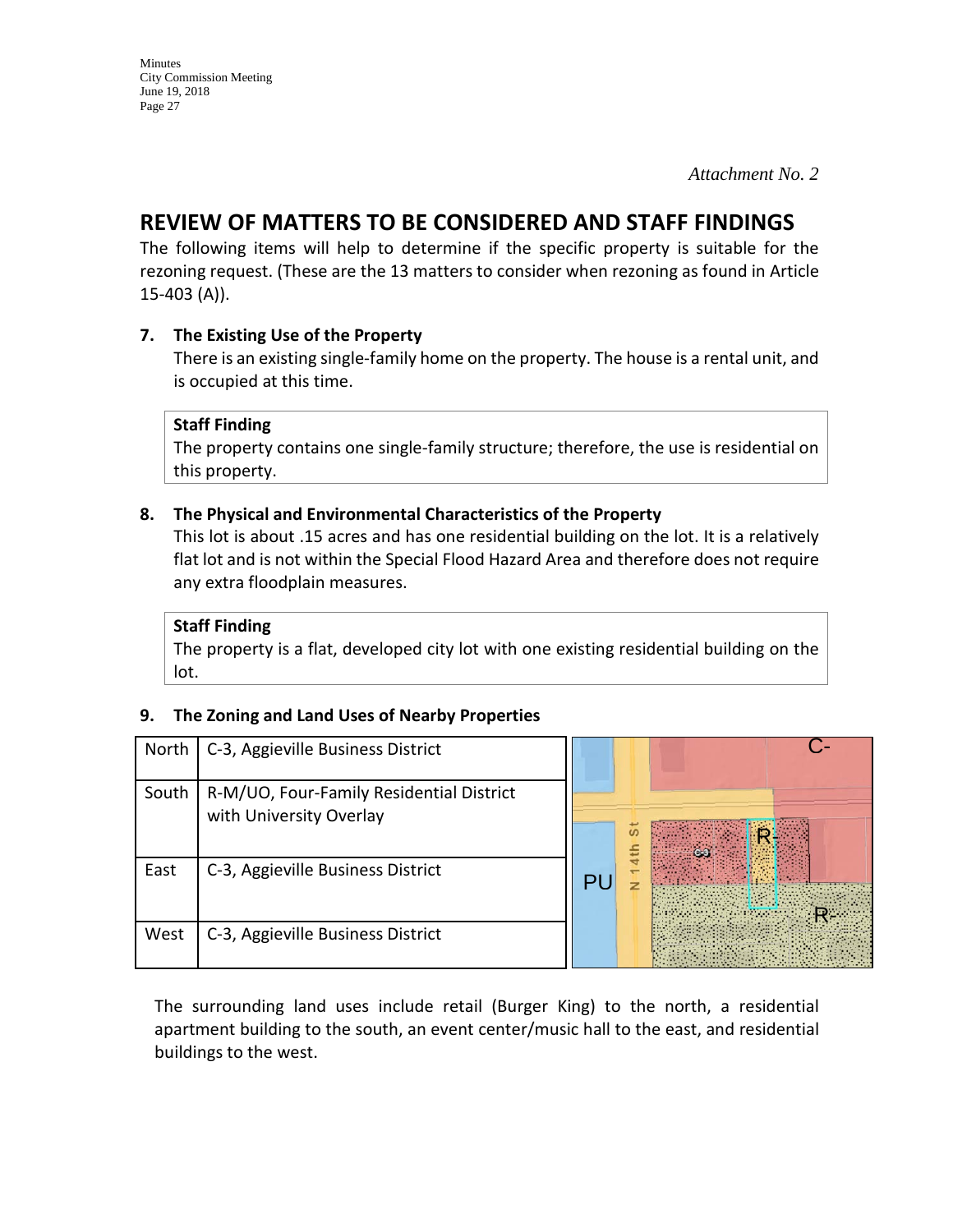#### **Staff Finding**

The surrounding zoning is comprised of mixed-use and residential zones. The existing land uses of nearby properties are commercial, and residential.

#### **10. The Suitability of the Subject Property for the Land Uses to which it is Restricted Under Current Zoning**

The existing use of this property is compliant with the current zoning classification which is R-3, Multiple Family Residential District. This use is also compliant with the C-3, Aggieville Business District. The C-3 District allows a variety of stand-alone commercial and residential uses, and it also allows mixed-use buildings. However, the current R-3, Multiple Family Residential District does not allow any commercial development. The approval of the rezoning would allow for redevelopment of the site to a commercial use or for a mix of uses. This type of development is envisioned by the Aggieville Community Vision Plan. And, this type of development would be suitable to the surrounding properties.

#### **Staff Findings**

The property is suitable for land uses within the existing R-3/UO, Multiple Family Residential and R-M/UO Four-Family Residential District with University Overlay. The site is also suitable for a mix of uses permitted in the C-3 District and therefore, make it suitable for the requested rezone.

#### **11. The Character of the Neighborhood**

The neighborhood consists of multi-family residential development to the south and west, along with the Manhattan Christian College campus further to the west, and commercial development associated with Aggieville to the north and east.

#### **Staff Findings**

The character of the neighborhood is a mix of commercial, residential, and educational uses.

#### **12. The Compatibility of the Proposed Zoning District with Nearby Properties and the Extent to which it may Detrimentally Affect Those Properties**

The C-3 District allows a range of retail, restaurant, office and commercial services as well as residential uses, in stand-alone or mixed use configurations. The proposed C-3 District is the same zoning classification found on nearby properties to the north, east and west of the site and is therefore compatible. The proposed R-M District is compatible to the property to the south.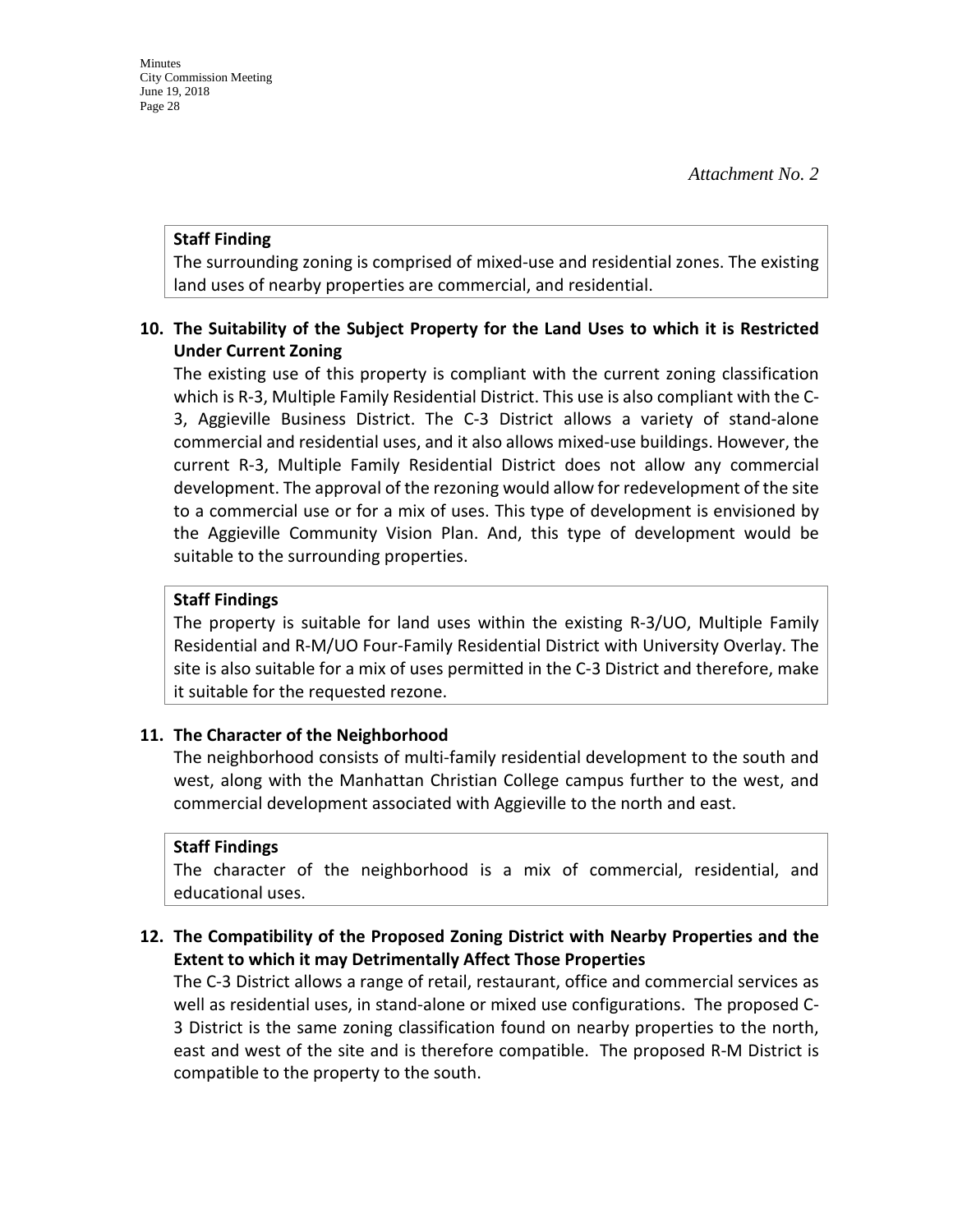#### **Staff Findings**

The proposed C-3 and R-M Districts are compatible with the nearby properties, and there should be no detrimental effects.

#### **13. Conformance of the requested change to the adopted Comprehensive Plan for the City of Manhattan (If the Proposed Amendment is in Accordance with said Comprehensive Plan, it shall be Presumed to be Reasonable.)**

The Future Land Use map of the Manhattan Area Comprehensive Plan shows this area as Central Core District. The characteristics of this District include a variety of mixed uses including high density residential. There is also encouragement to redevelop underutilized areas within the District to allow the District to reach its full potential.

In addition, the Aggieville Community Vision Plan shows this area located within the Laramie Corridor of the Aggieville planning area. In this corridor the Plan encourages a good definition of visual space which is enhanced by the enclosure of buildings. Allowing this rezone with the potential for a larger mixed-use building to be located on this lot will give the area a visual definition and could enhance the walking, biking, and driving experience. The applicable land use policies for both the Comprehensive Plan and the Aggieville Community Vision Plan are found below.

#### **a. The Manhattan Area 2035 Comprehensive Plan**

#### *CCD-1: Characteristics*

*The Central Core District is a special purpose designation for the Downtown core and Aggieville, both of which have a unique historical character and importance to the broader community. Although the two areas are not physically connected, they both consist of a variety of civic, cultural, retail, commercial, business, professional offices, and financial institutions, and residential uses in a compact, vibrant setting. This setting is enhanced by a large inventory of older and/or historic structures and a pedestrian-friendly scale. Identified redevelopment areas in the Downtown core provide opportunities for a range of uses—including high density residential provided they are designed as part of a master planned development that is compatible with and complimentary to the design and pedestrian-oriented character of the traditional urban fabric in Downtown. (Note: "Master planned" refers to the process of developing an overall concept or neighborhood level plan for an area, prior to development, that takes into consideration the relationships between land uses, buildings, access and site characteristics, in order to establish a more unified and compatible development. It can apply to a large single site, a whole neighborhood, or series of neighborhoods.)*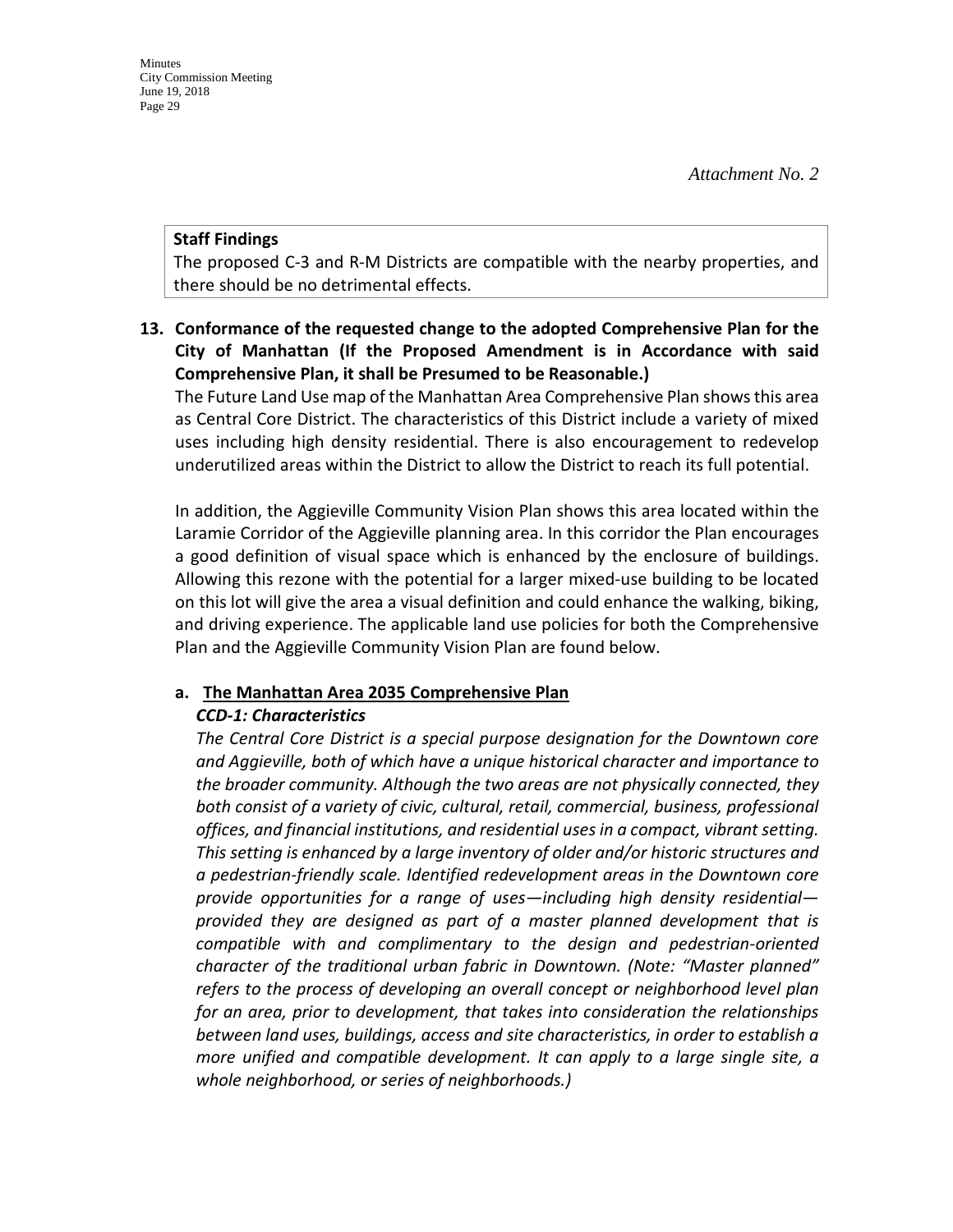#### *CCD-2: In fill and Redevelopment*

*Encourage targeted infill development and/or redevelopment to take advantage of underutilized areas such as large surface parking lots, help enhance the overall mix of uses, and enhance the continued revitalization of the Central Core District. Encourage infill and redevelopment that is in keeping with the historic character and scale of the Downtown Historic District.* 

#### *CCD-3: Rehabilitation and Adaptive Reuse*

*Encourage the rehabilitation and adaptive reuse of existing underutilized structures, particularly along Poyntz Avenue in the Downtown core. Support the continued adaptation and reconfiguration of existing spaces in the Manhattan Town Center and on surrounding pad sites to meet changing market preferences and the needs of the community.* 

#### *CCD-4: Housing*

*Promote an expanded range of housing options in the Central Core to reinforce the variety and vitality of the environment. Encourage the conversion of upper floors above existing retail storefronts to office or residential uses, the integration of Residential High Density or Urban Core Residential type uses at the fringe of the Central Core District, and the conversion of obsolete uses or surface parking lots to housing over time.* 

#### *CCD-5: Outdoor Seating*

*Support the provision of outdoor dining and seating areas along the sidewalk edge, particularly in the Downtown core, to create activity along the street.* 

#### *CCD-6: Mix of Uses*

Support a vibrant mix of residential and non-residential uses within the Central *Core. Concentrate active, visible uses that encourage pedestrian activity, such as restaurants or retail storefronts, on the first floor of buildings along Poyntz Avenue and the other retail-oriented streets, and in Aggieville. In these locations, encourage offices, residential or other uses that typically are "closed off" from the street as upper floor uses; however, single use buildings (e.g. office or residential) are appropriate on secondary streets in Downtown where retail may not be viable and contribute to the overall vitality of the Central Core District. 52*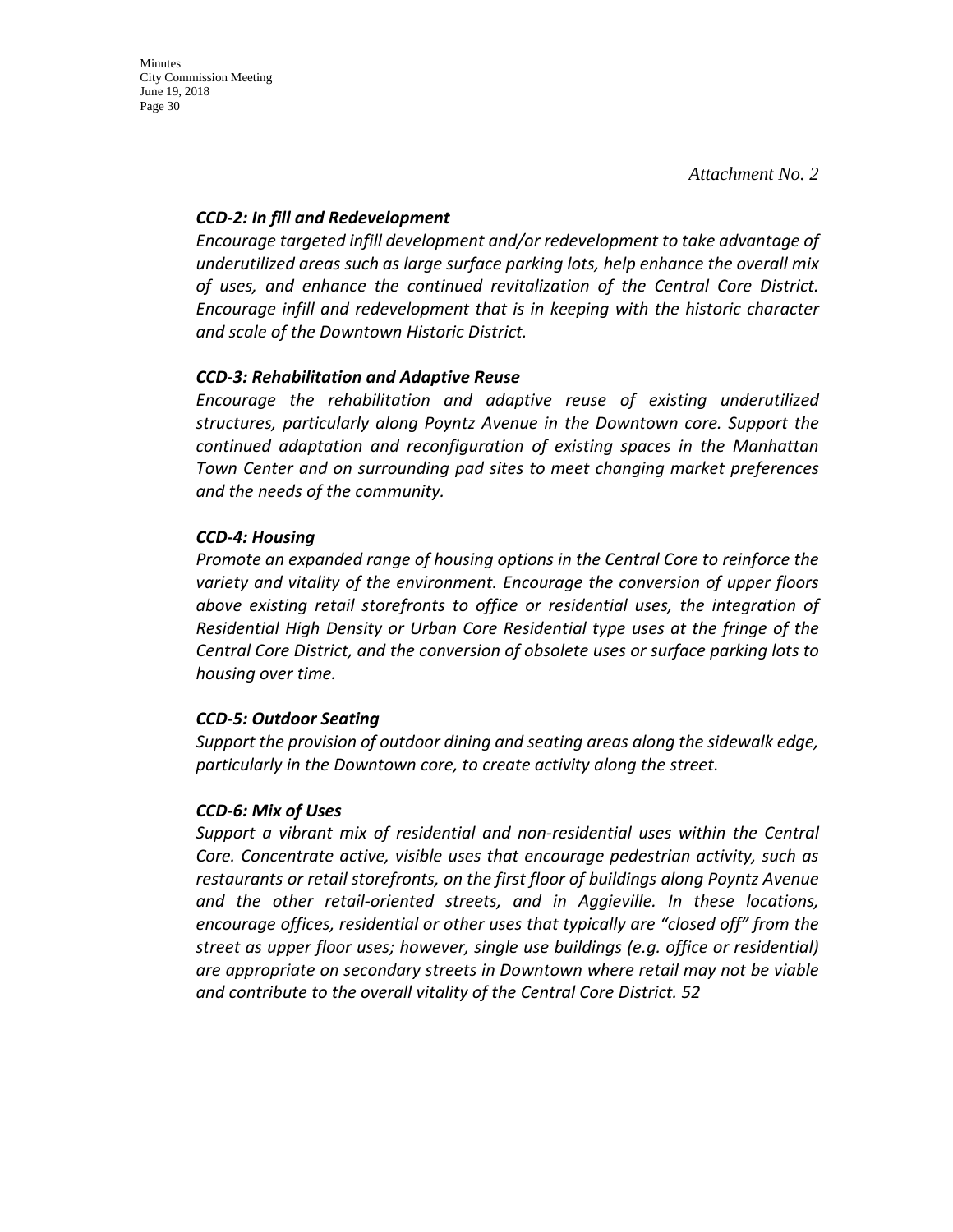#### **Minutes** City Commission Meeting June 19, 2018 Page 31

#### **b. The Aggieville Community Vision Plan**

#### *Land Use Issues*

*Commercial development has historically been mixed with residential development on the south side of Laramie, with the north side being strictly commercial, though it is mostly comprised of parking lots.*

*The commercial development along the north side of the Laramie Corridor has taken on a strip commercial* 



*character with retail buildings located at the rear of the site and unattractive parking dominating the area between the building and the street. Valuable retail and residential space in close proximity to the Historic Core of Aggieville is being taken up by surface parking, a large portion of which is land owned by the city. Raising the allowed height of buildings in this area would incentivize redevelopment. However, the difference in building heights between this area and the Historic Core along Moro Street would need to transition sensitively.* 

#### *Recommendations*

- *Character: Strengthen the pedestrian retail character of the Laramie Corridor as a southern edge and gateway to the Aggieville District, while prohibiting future highway/strip commercial development. Create commercial and residential uses designed to be a high-density extension of the Historic Core.*
- *Building Design: Incorporate pedestrian-scale architectural detailing and interest in new building design, such as visually dividing the façade, entrances that open to the sidewalk, and providing more human scale to its design.*
- *Parking Garages: Design parking garages to incorporate a veneer of residential and/or commercial uses as appropriate to the site along with landscaping, to help buffer and visually mask the garage from public view from the street. Public garages must be located on the edge of the district with ingress and egress from non-local streets such as N. 11th and N. 14th Streets. They must also have direct pedestrian connection to the interior of the district.*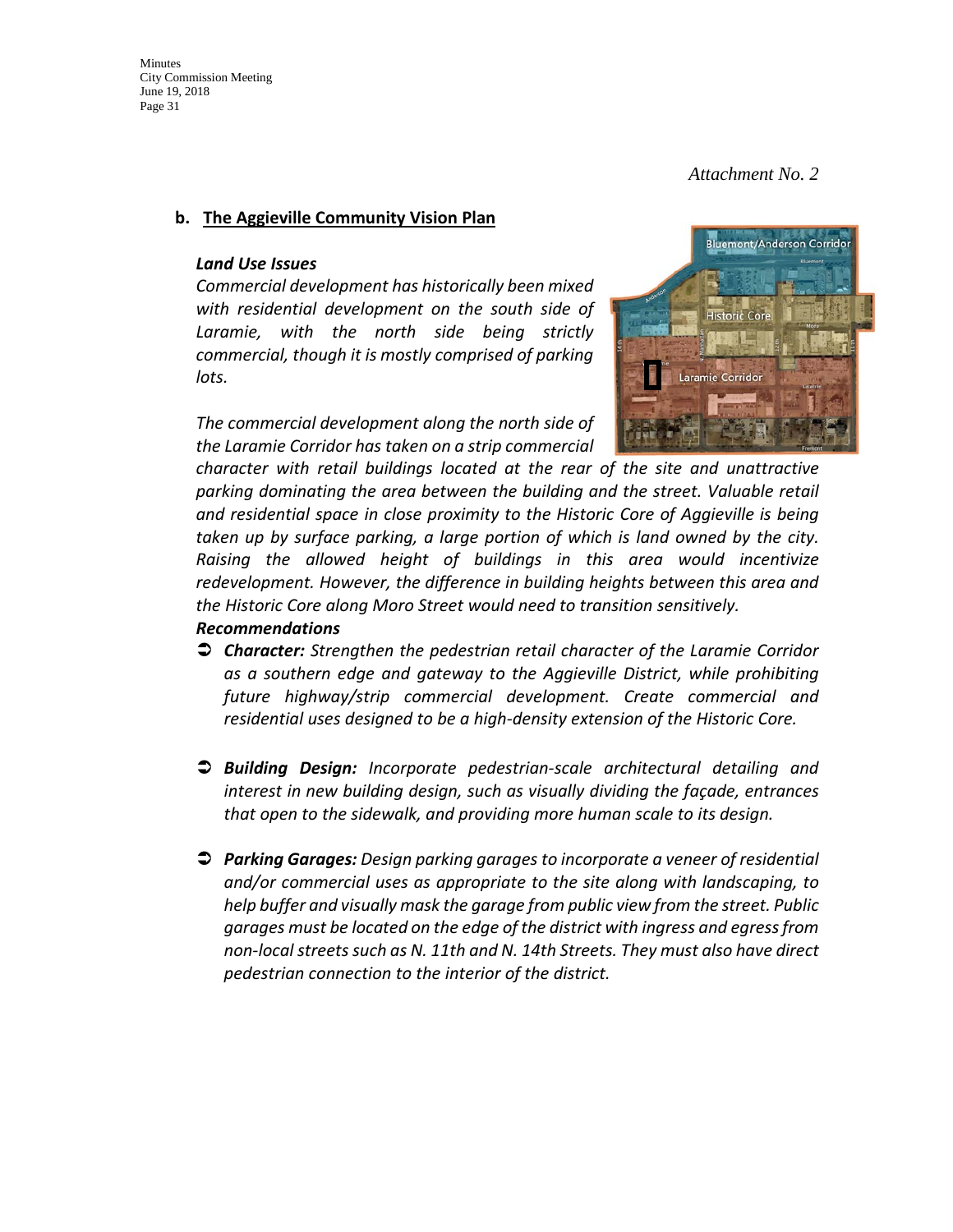- *Building Height: Permit structures up to 5 stories along Laramie and West Laramie with consideration to develop stepped-back buildings on the north side of Laramie where the buildings are lowered to 3 or 4 stories at the back of the lot abutting the alley to transition to the lower heights in the Historic Core on Moro Street.*
- *Separation: Incorporate pocket parks to visually and spatially separate new, multi-story construction from older, historic construction and to create unique and attractive gathering spaces.*
- *Corner Lots: Incorporate special corner treatment of buildings to create a safer pedestrian environment and wider sidewalks.*
- *Redevelopment: Redevelop city-owned lots with mixed-use developments and/or parking garages that enhance the pedestrian-retail character of the district.*
- *Parking: Address parking requirements through public-private garages, shared parking, unbundled parking for residential developments, reverse-angle parking, active parking management, metering, and revised parking enforcement and fee policies. Integration of pedestrian, bicycle and transit infrastructure to encourage transportation other than personal vehicle should also be part of this strategy.*

#### *Street Space & Public Realm Issues*

*The Laramie Corridor has the advantage of a low level of vehicular traffic, contributing to the comfort of pedestrians walking in this area. However, this area lacks the visual definition and enclosure of space by buildings specifically designed to contribute to the comfort and interest of the experience of walking, biking, and driving down this street.*

#### *Recommendations*

 *Walkability: Increase the width of the sidewalk surface and create safe, well-lit pedestrian connections to and from this area to accommodate pedestrian movement and commercial uses throughout the area. In addition, incorporate traffic-calming features, mid-block crossings, raised crossings, colored crosswalks, and accessibility features on interior streets to improve safety and comfort. Redesign intersections across N. 14th Street and Fremont Street to make crossing on foot and bike safer and more comfortable.*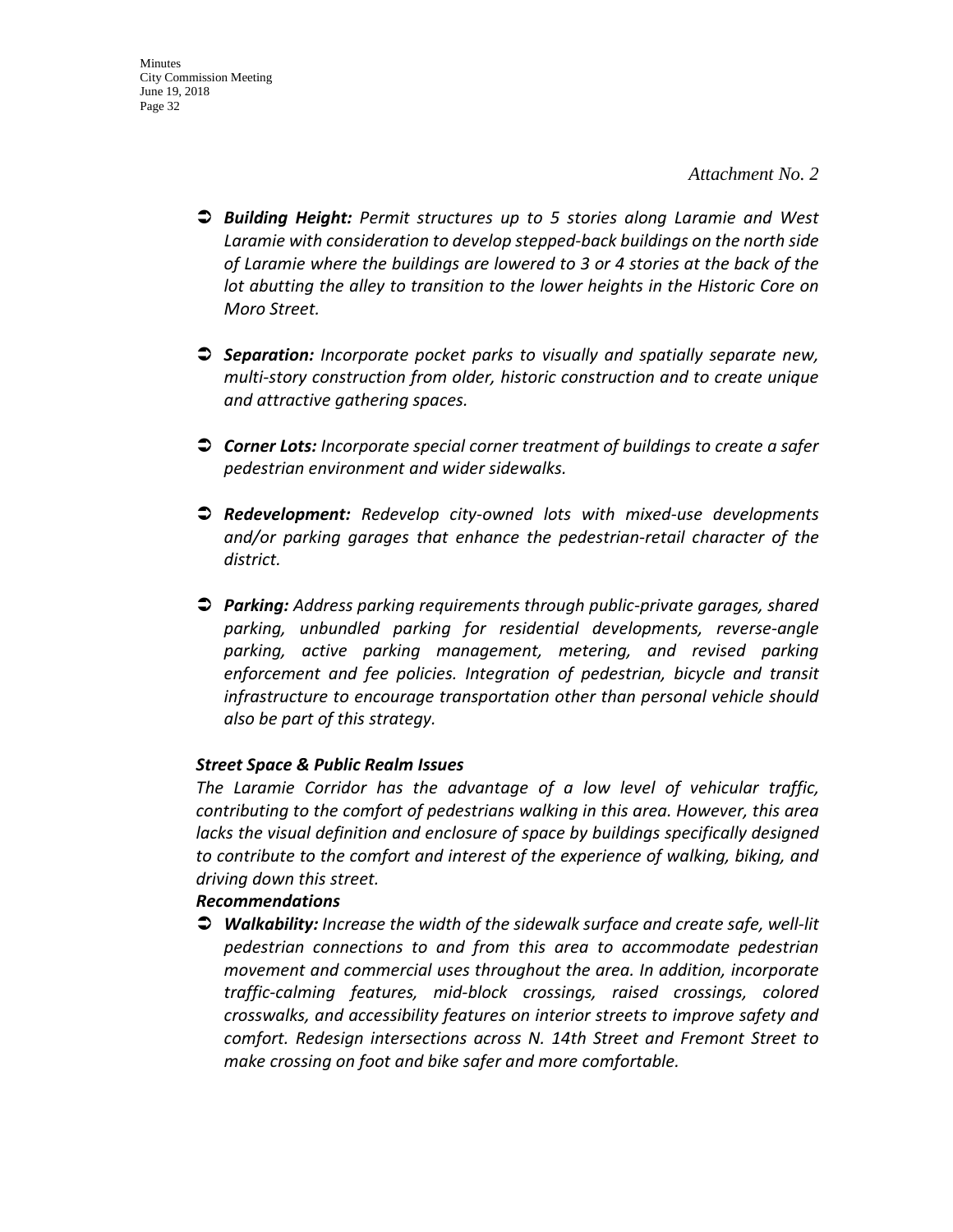- *Streetscape: The streetscape, landscape and design elements should help define the character of the public realm. Future development and design should include gateway features, sidewalks, paving, landscaping, street trees, bike racks, lighting, public art, and street furniture consistent throughout the district.*
- *Access: Minimize and consolidate curb cuts and provide access to parking from alleys.*
- *Gateways: Design the streetscape and landscaping to define the character of the public realm and gateway entrances along Laramie Street at North 14th Street, North Manhattan Avenue, North 12th Street, and North 11th Street. Future development and design should include streetscape elements mentioned previously.*
- *Bicycles: Integrate on-street facilities to best suit routing needs in and around Aggieville, including bike boulevards and lanes. Improve crossings at intersections to make them safer and more comfortable for cyclists along North 11th, North 14th, and Fremont Streets. Provide well-designed and welldistributed racks throughout the area.*

#### **Staff Findings**

The proposed amendment to rezone the subject property conforms to the Future Land Use Map and the Land Use Policies of the Comprehensive Plan and conforms to the Aggieville Community Vision Plan.

#### **14. The Zoning History of the Subject Property and Length of Time it has Remained Vacant as Zoned**

| October 20, 1915 | Kimball Place Addition is platted into the City of Manhattan                                               |
|------------------|------------------------------------------------------------------------------------------------------------|
| 1925:            | Property zoned B, Residence District - Allowed single and<br>multiple family dwellings.                    |
| 1965:            | Property zoned B-1, Multiple-Family Dwelling District - Allowed<br>single and multiple family dwellings.   |
| 1970             | Property zoned R-3, Multiple-Family Residential District -<br>Allows single and multiple family dwellings. |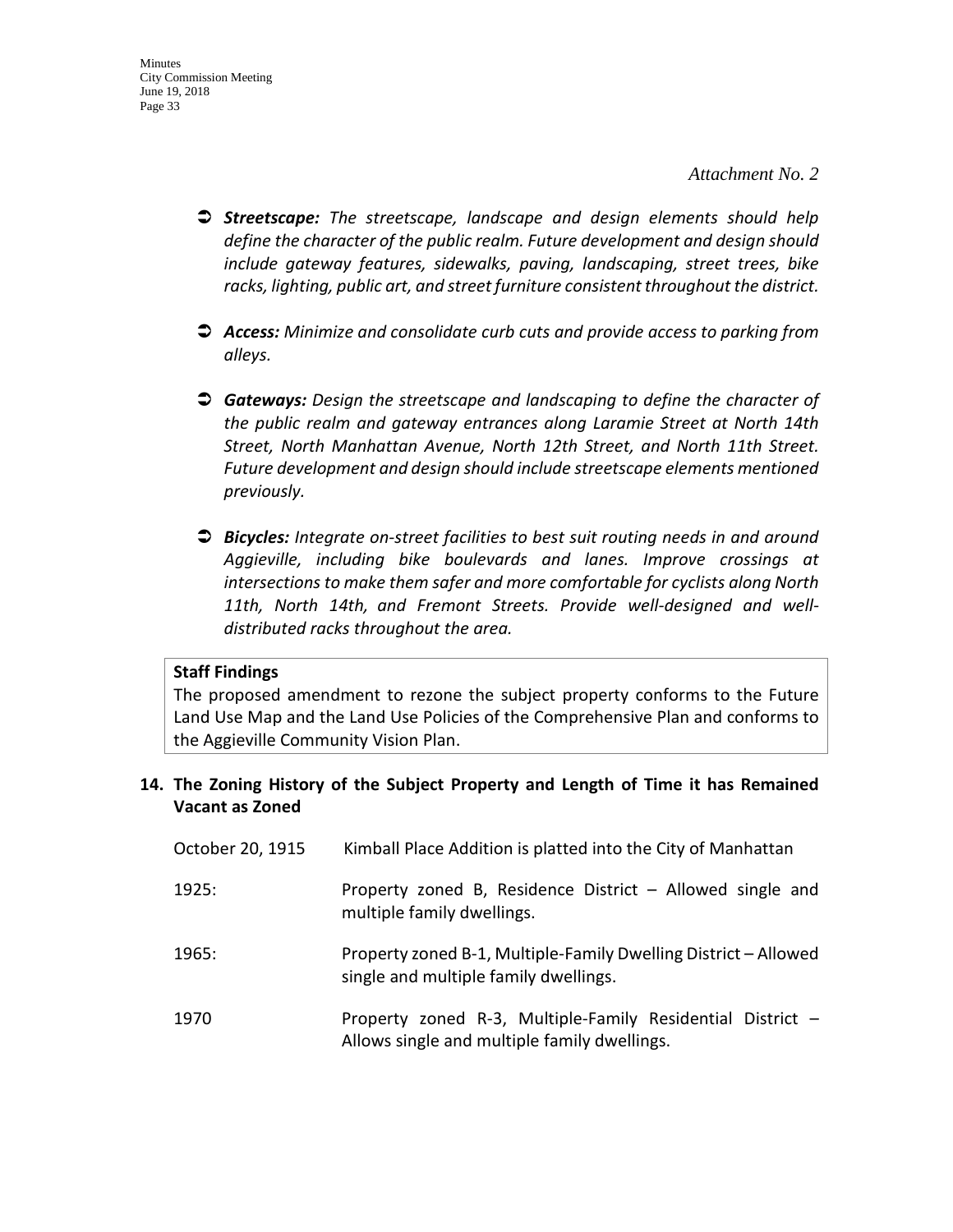#### **Staff Findings**

The existing home was built in 1920 and the zoning of this property has allowed single and multiple family dwellings since 1925.

#### **15. Whether the Proposed District would be Consistent with the Intent and Purpose of these Regulations**

The intent and purpose of the Zoning Regulations is to protect the public health, safety, and general welfare; regulate the use of land and buildings within zoning districts to assure compatibility; and to protect property values.

Rezoning this parcel to the C-3 and R-M Districts, will not harm the public health, safety, and general welfare. And, rezoning this parcel to C-3 and R-M will be compatible and should protect the values of the surrounding properties.

#### **Staff Findings**

The proposed C-3 and R-M districts are consistent with the intent and purpose of the zoning ordinance.

**16. The Relative Gain to the Public Health, Safety and Welfare that a Denial of the Proposed Amendment Would Accomplish, Compared with the Hardship Imposed upon the Individual Owner that would result from such Denial**

There would be no gain to public health, safety and welfare if this request is denied, the public health, safety and welfare would remain the same as it is now. However, if this request is denied, this property will not be able to be redeveloped to its full potential, as identified in the adopted Comprehensive Plan and Aggieville Community Vision Plan, and therefore would not contribute as fully to the economic vitality of Aggieville.

#### **Staff Findings**

There would be no relative gain to the public if this request is denied.

**17. Whether Adequate Sewer and Water Facilities, Streets and other Needed Public Services Exist, or can be Provided to Serve the Uses that would be Permitted by the Proposed Zoning District**

Public utilities currently are available and used on this site. The streets, sidewalks and other public services are sufficient to serve this location.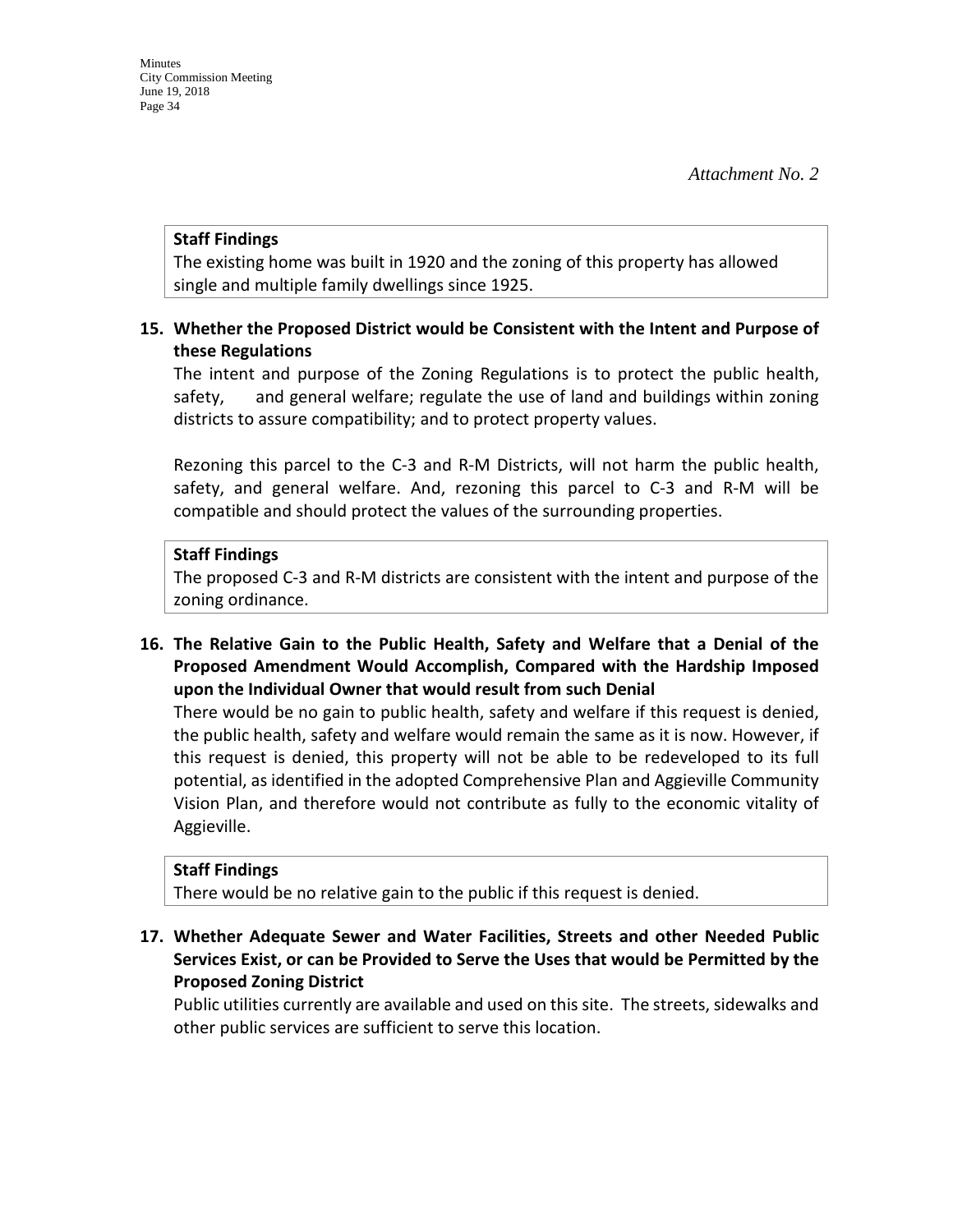#### **Staff Findings**

Adequate sewer and water facilities, streets and other necessary public services currently exist to serve all permitted uses within the proposed district that could be developed on the site.

#### **18. Such Additional Matters as may Apply in Individual Circumstances** There are no other applicable factors.

#### **19. The Recommendation of Permanent or Professional Staff**

For this rezoning request, staff finds the property is suited for the proposed C-3 District. This location is at the western gateway into Aggieville, and the Comprehensive Plan along with the Aggieville Community Vision Plan identify this property as part of the Aggieville District. A neighborhood meeting was held on March 22, 2018, and there were no comments made for or against this proposed rezone. The purpose of this rezone request is to allow the applicant the ability to redevelop this lot into a mixed-use building which is suitable for this neighborhood if the opportunity arises.

#### **Staff's Conclusion**

Based on the findings found in this Staff Report, City Administration recommends approval of the proposed rezoning of 1321 Laramie Street from R-3/UO, Multiple Family Residential with University Overlay, to C-3, Aggieville Business District, and R-M/UO, Four-Family Residential District, with the University Overlay.

# **ALTERNATIVES**

- 1. Recommend approval of the proposed rezoning of 1321 Laramie Street from R-3/UO, Multiple Family Residential District with University Overlay, to C-3, Aggieville Business District, and R-M/UO, Four-Family Residential District, with the University Overlay stating the findings for such recommendation.
- 2. Recommend denial of the proposed rezoning, stating the specific findings for denial.
- 3. Table the proposed rezoning to a specific date, for specifically stated reasons.